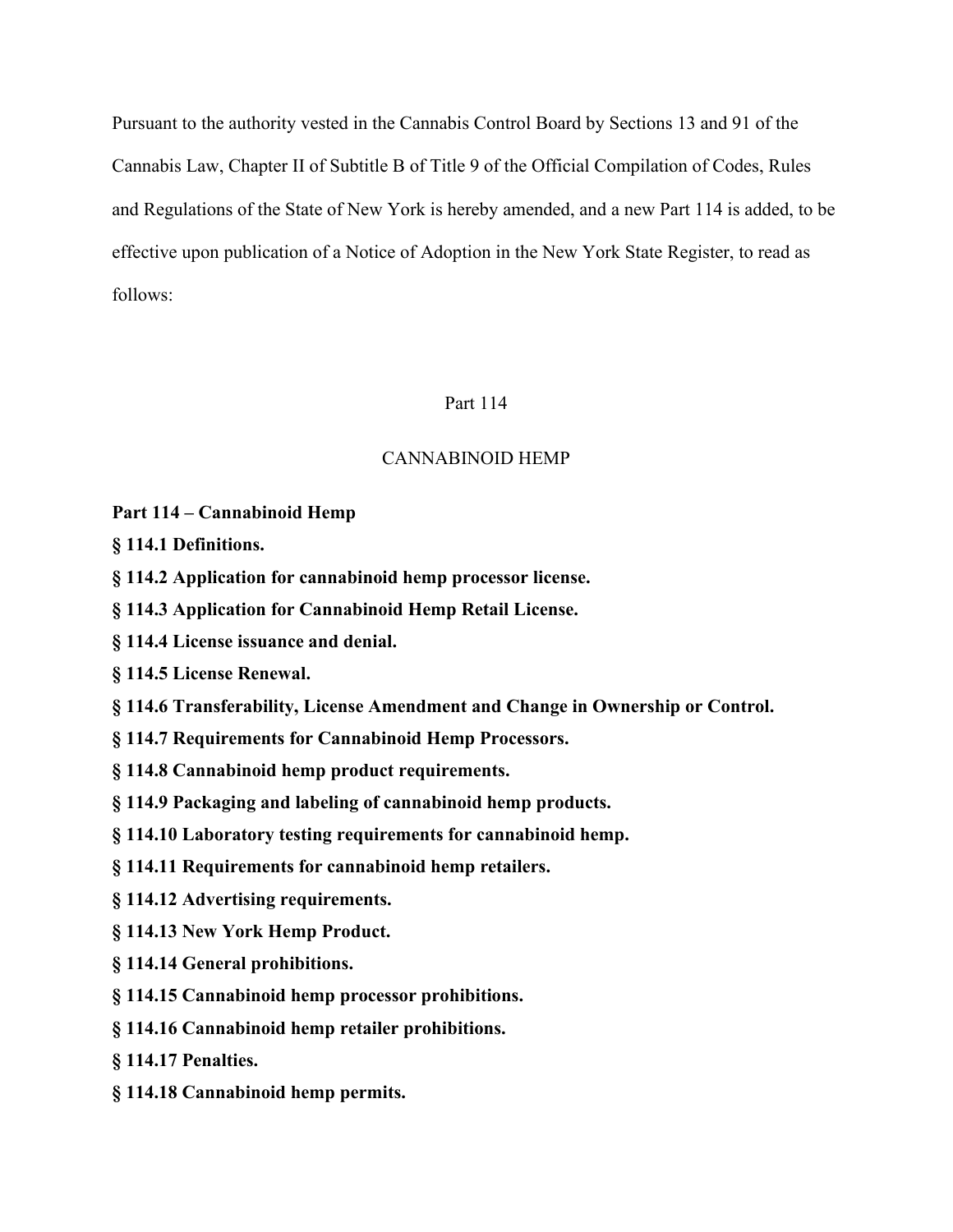**§ 114.19 Severability. § 114.20 Incorporation by reference. § 114.21 Effective date.**

Section 114.1 Definitions

For purposes of this Part, the following terms shall have the following meanings:

(a) *Broad spectrum* means hemp extract or cannabinoid hemp product containing multiple cannabinoids, but where Δ9-Tetrahydrocannabinol (THC) has been removed to non-detectable levels using a fit-for-purpose method, with a limit of quantification of less than 0.01% THC.

(b) *Cannabidiol* or *CBD* means the naturally occurring hemp-derived phytocannabinoid cannabidiol, but does not include synthetic cannabidiol.

(c) *Cannabinoids* means any hemp-derived phytocannabinoid, including but not limited to, Tetrahydrocannabinol (THC), tetrahydrocannabinolic acid (THCA), cannabidiol (CBD), cannabidiolic acid (CBDA), cannabinol (CBN), cannabigerol (CBG), cannabichromene (CBC), cannabicyclol (CBL), cannabivarin (CBV), tetrahydrocannabivarin (THCV), cannabidivarin (CBDV), cannabichromevarin (CBCV), cannabigerovarin (CBGV), cannabigerol monomethyl ether (CBGM), cannabielsoin (CBE), cannabicitran (CBT). Cannabinoids do not include synthetic cannabinoids, as that term is defined in subdivision (g) of section 3306 of the Public Health Law and section 9-1.1 of Title 10 of the Official Compilation of Codes, Rules and Regulations of the State of New York.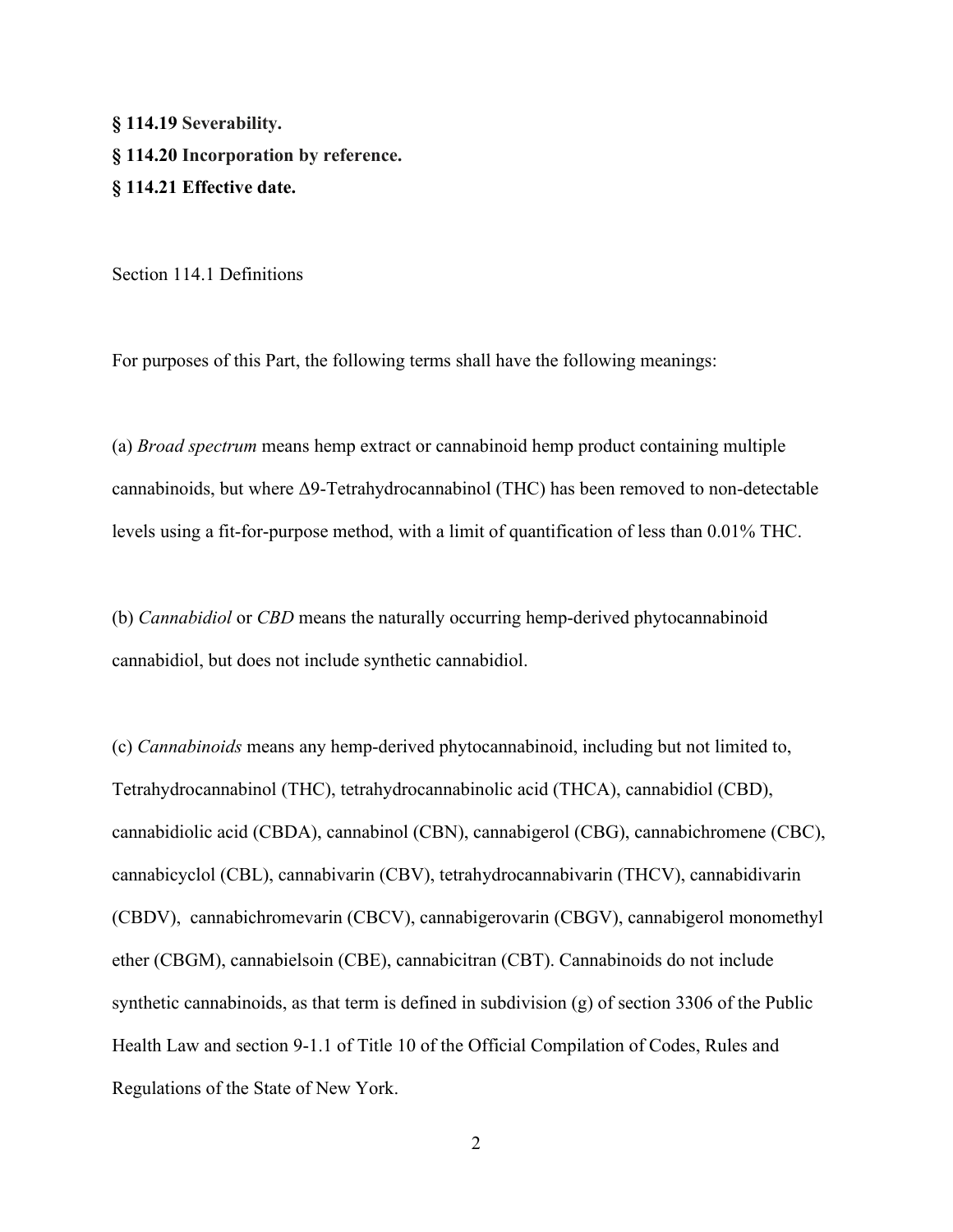(d) *Cannabinoid hemp product* means hemp or any product manufactured or derived from hemp, including hemp derived terpenes, in its final form, used for human consumption. Cannabinoid hemp product shall not include cosmetics.

(e) *Cannabinoid hemp retailer* means a person licensed by the office to sell cannabinoid hemp products, including via the internet, to consumers in New York State.

(f) *Cannabinoid hemp processor* means a person licensed by the office to extract hemp extract and/or manufacture cannabinoid hemp products in New York State, whether in intermediate or final form, to be used for human consumption.

(g) *Certificate of analysis* means a certified report from an independent third-party laboratory meeting all of the requirements of section 114.10 of this Part, describing its analytical testing and results.

(h) *Corrective action plan* means a plan submitted by a licensee and approved by the office under this Part for the licensee to correct a violation or non-compliance with this Part.

(i) *Cosmetic* means a cosmetic meeting the requirements of section 321 of Title 21 of the United States Code and recognized as such by the office.

(j) *Distillate* means hemp extract where a segment of one or more cannabinoids from an initial extraction are selectively concentrated through heating and cooling, with all impurities removed.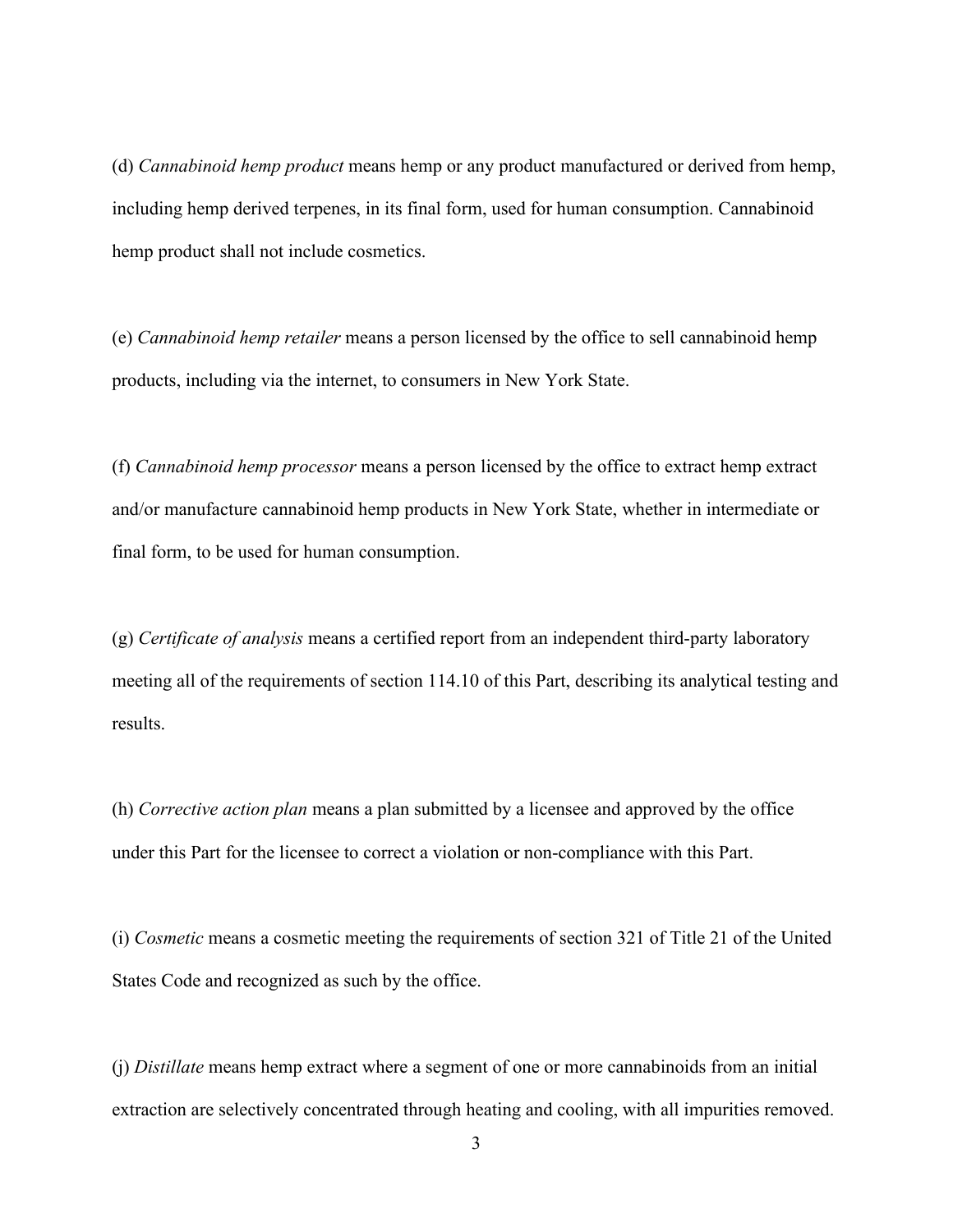(k) *Distribute* means to offer or sell cannabinoid hemp products to a cannabinoid hemp retailer, for retail sale to consumers within New York state.

(l) *Extract* or *Extraction* means the process of concentrating or isolating one or more cannabinoids from hemp or cannabinoid hemp.

(m) *Flower product* means any form of cannabinoid hemp product consisting of the flower, buds, leaves, or stems of the hemp plant, including trimmings thereof, intended for retail sale to consumers with minimal processing. Provided, however that flower product shall not include: (1) any food, food ingredient, food additive, or items that are generally recognized as safe, pursuant to state or federal law; or

(2) any other product, including microgreens, sprouts or certain hemp leaf products, as determined by the office.

(n) *Full spectrum* means hemp extract or cannabinoid hemp product containing multiple hempderived cannabinoids, terpenes, and other naturally occurring compounds, processed without intentional complete removal of any compound and without the addition of isolated cannabinoids, with a final Δ9-Tetrahydrocannabinol concentration of not greater than 0.3%.

(o) *Hemp* means the plant Cannabis sativa L. and any part of such plant, including the seeds thereof and all derivatives, extracts, cannabinoids, isomers, acids, salts, and salts of isomers, whether growing or not, with a  $\Delta$ 9-Tetrahydrocannabinol concentration of not more than 0.3% on a dry weight basis.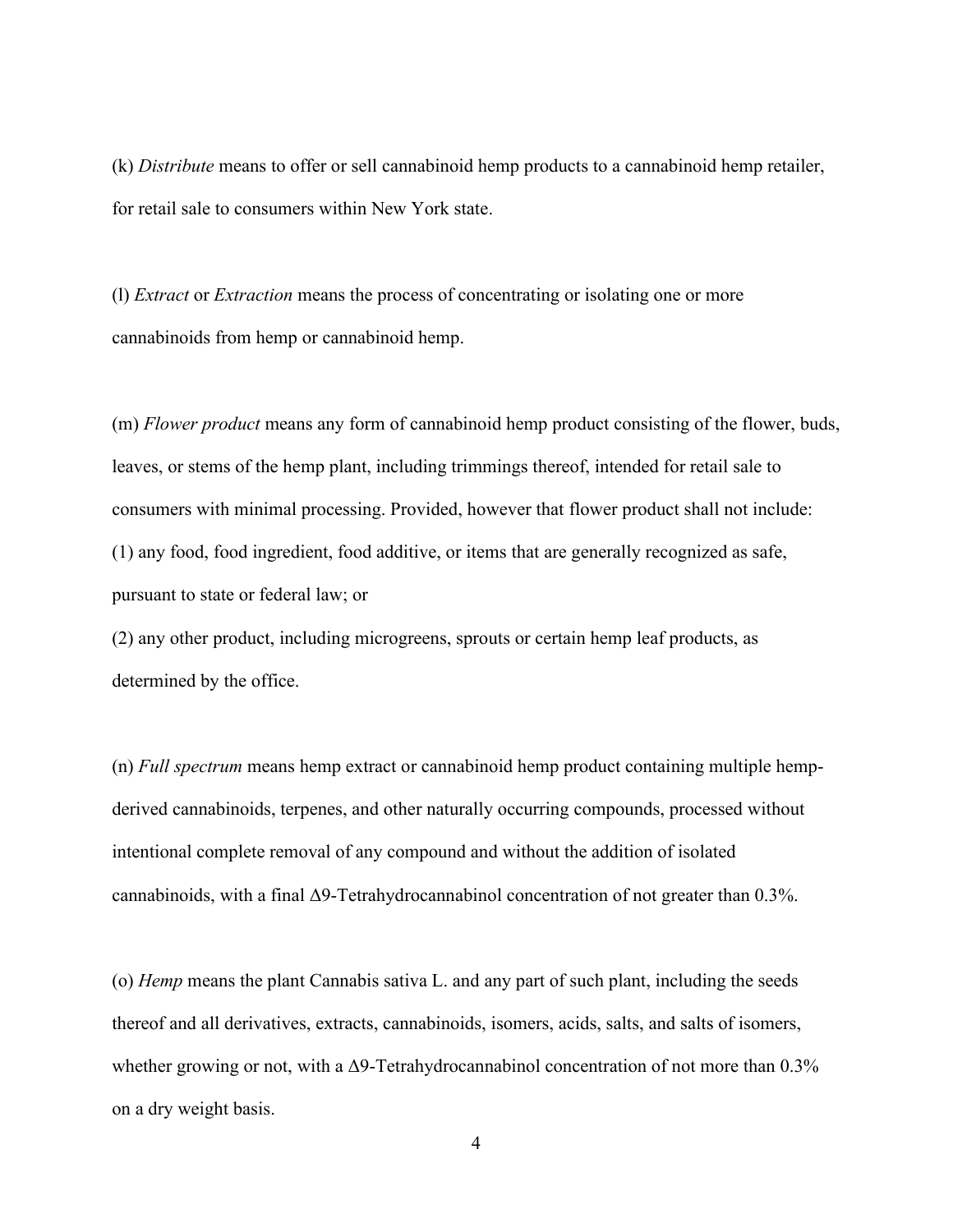(p) *Hemp extract* means all derivatives, extracts, cannabinoids, isomers, acids, salts of isomers derived from hemp and used for human consumption, with a Δ9-Tetrahydrocannabinol concentration of not more than an amount determined by the office pursuant to this Part. Hemp extract shall not include:

(1) any food, food ingredient or food additive that is generally recognized as safe pursuant to federal law; or

(2) any extract derived from hemp that is not used for human consumption.

(q) *Isolate* means hemp extract or cannabinoid hemp product comprised of 95 percent or more of a single cannabinoid compound.

(r) *Lot* or *batch* means any cannabinoid hemp product produced during a period of time under similar conditions and identified by a specific code that allows traceability.

(s) *Manufacture* means to prepare, treat, modify, compound, process, package or otherwise manipulate hemp or hemp extract into a cannabinoid hemp product. Manufacturing shall not include:

(1) growing, cultivating, cloning, harvesting, drying, curing, grinding or trimming when authorized pursuant to Article 29-A of the Agriculture and Markets Law; or (2) extraction as defined in subdivision (l) of this Section.

5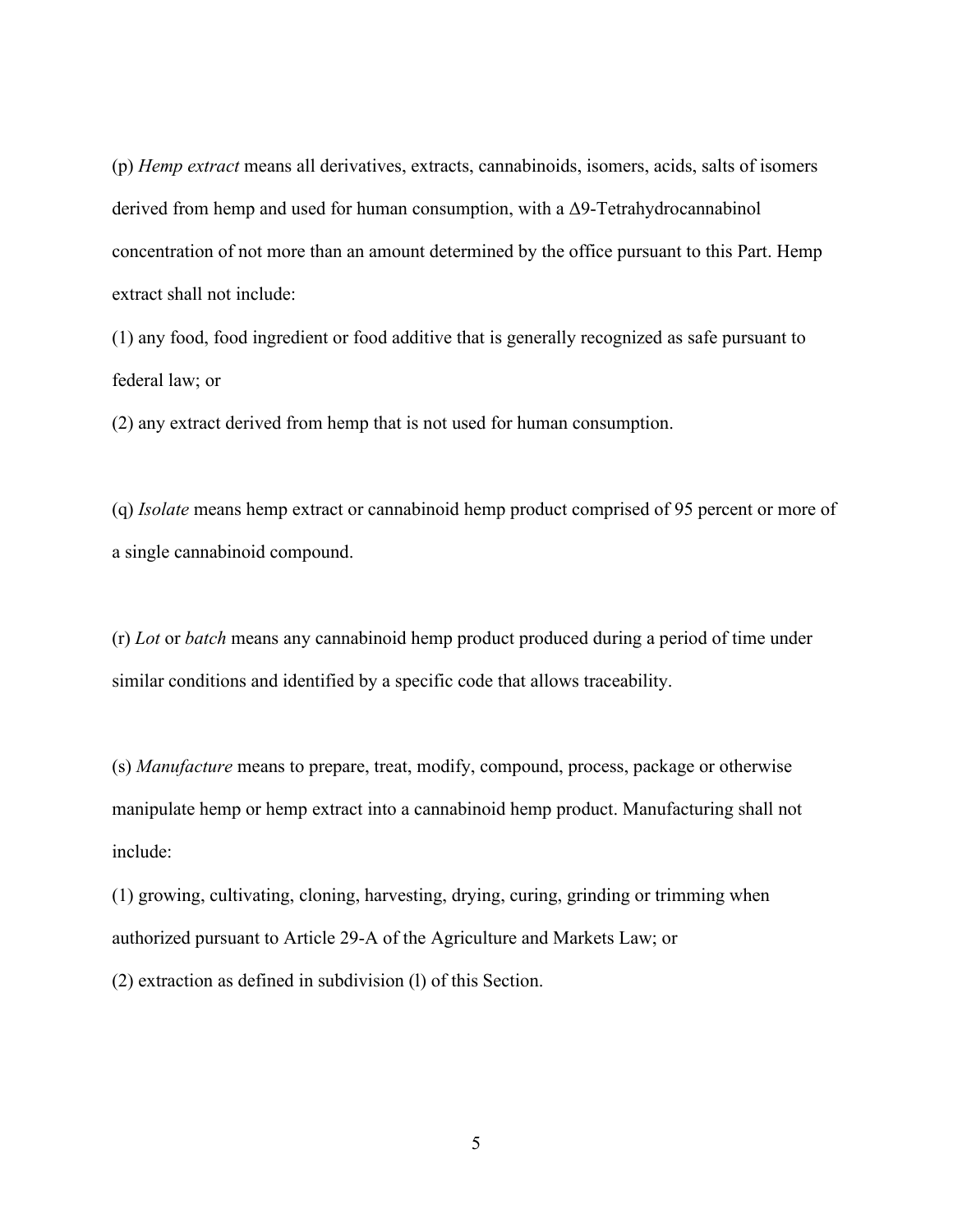(t) *New York Hemp Product* means a cannabinoid hemp product that is derived from hemp exclusively grown, extracted and manufactured in New York, in compliance with section 114.13 of this Part.

(u) *Person* means an individual, partnership, corporation, limited liability company, association, or any business entity or institution of higher education, by whatever name designated and whether or not incorporated.

(v) *Serious adverse event* means a medical occurrence associated with the use of a cannabinoid hemp product in a human that results in one or more of the following outcomes: death, a lifethreatening event, inpatient hospitalization or prolongation of existing hospitalization, a persistent or significant incapacity or substantial disruption of the ability to conduct normal life functions, or a congenital anomaly/birth defect.

(w) *Total Δ9-Tetrahydrocannabinol concentration* means [Δ9-Tetrahydrocannabinol] + (0.877 x [tetrahydrocannabinolic acid]).

(x) *Used for human consumption* means intended by the manufacturer or distributor to be:

(1) used for human consumption for its cannabinoid content; or

(2) used in, on or by the human body for its cannabinoid content.

Section 114.2 Application for cannabinoid hemp processor license.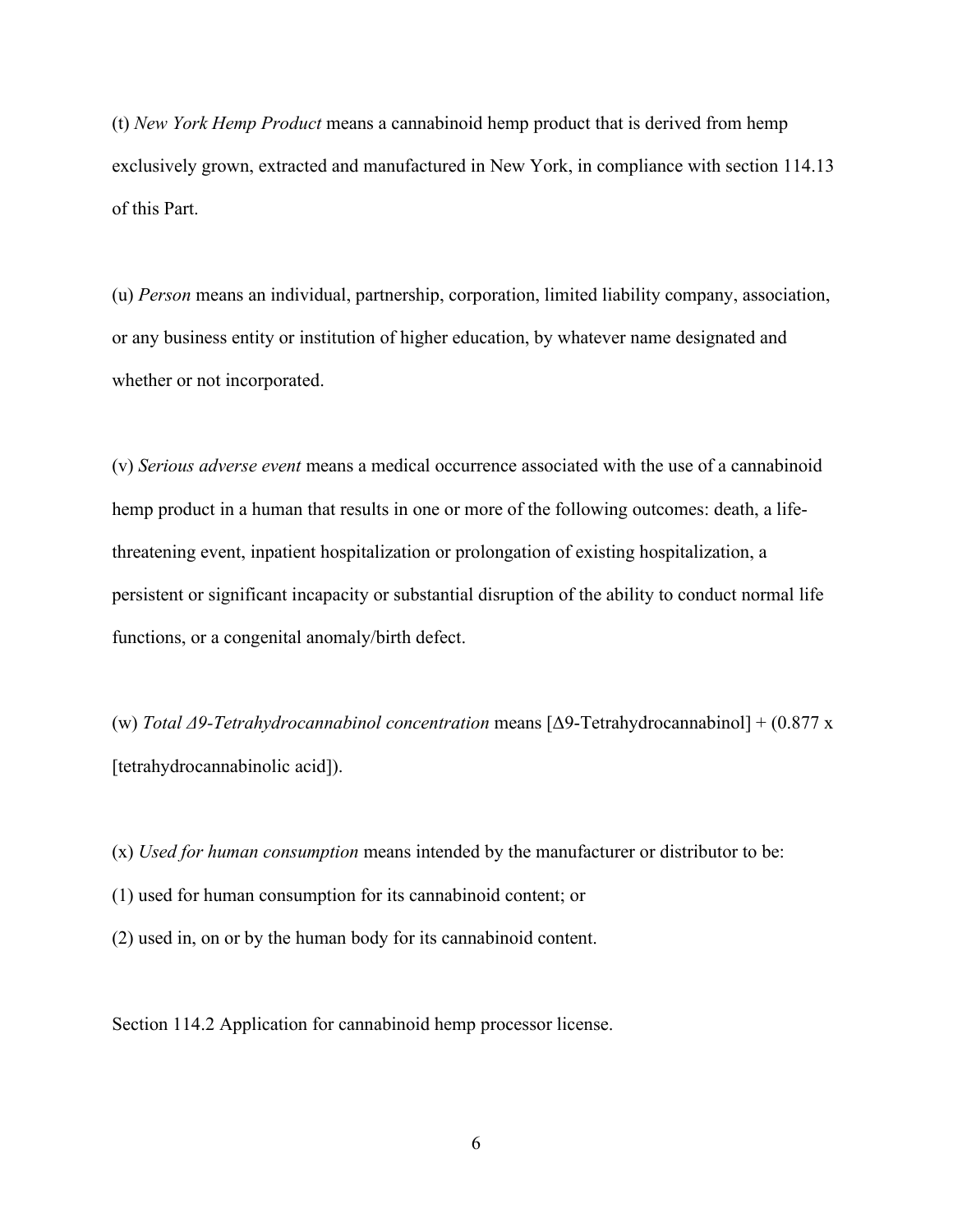(a) No person or entity shall extract hemp extract or manufacture cannabinoid hemp product, or hold itself out as a cannabinoid hemp processor, unless it is in compliance with Article 5 of the Cannabis Law and this Part and is licensed by the office as a cannabinoid hemp processor.

(b) An application for licensure shall be submitted to the office on a form prescribed by the office which shall include the following:

(1) the name, address, telephone number and email address of the applicant;

(2) identification of all real property, buildings and facilities that will be used in the extracting of hemp extract or manufacturing of cannabinoid hemp;

(3) the days and hours of operation;

(4) the Federal employer identification number of the applicant;

(5) for applicants extracting hemp extract, identification of all extraction methods that will be used to carry out the extracting;

(6) proof of New York State Workers' Compensation and Disability Insurance coverage, or a Certificate of Attestation of Exemption from coverage;

(7) a summary and description of the applicant's: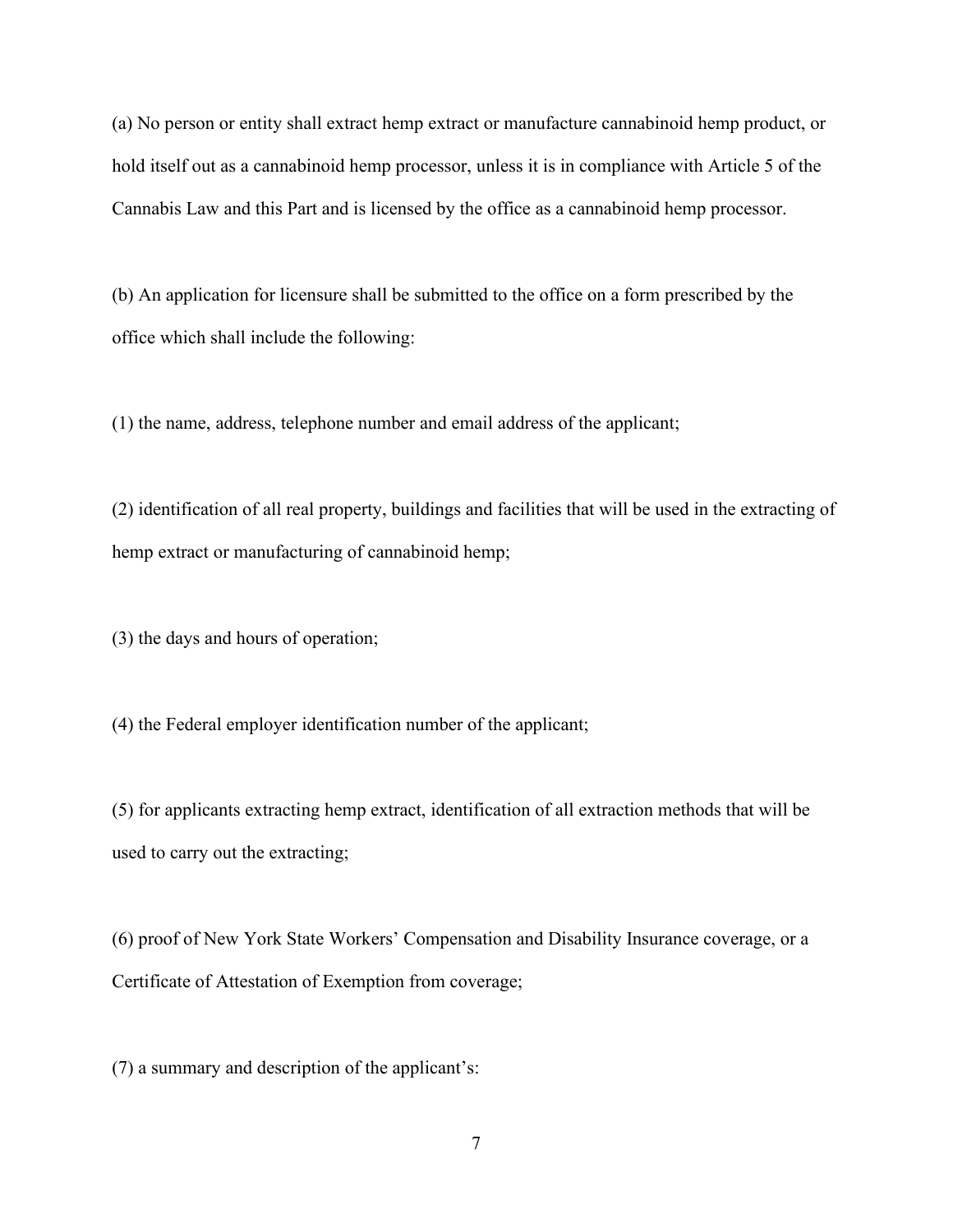(i) source(s) of hemp and hemp extract to be used by the licensee; and

(ii) cannabinoid hemp products to be manufactured;

(8) a statement that the applicant's standard operating procedures will incorporate any language or requirements provided by the office and adequately address quality assurance, security, and a plan to ensure all hemp and hemp extract obtained by the applicant meets the requirements of this Part.

(9) evidence that Good Manufacturing Practices (GMP) will be used in the extraction of hemp extract and manufacturing of cannabinoid hemp products. Such evidence shall include one of the following:

(i) proof of a qualified third-party GMP audit of the applicant's extraction and manufacturing processes; or

(ii) a detailed plan for obtaining a qualified third-party GMP audit within six months of approval of the application and before beginning operations as a cannabinoid hemp processor in New York State;

(10) a copy and description of any other license(s) issued by state or federal authorities related to the operations of the licensee or the facility where licensed activity will occur;

8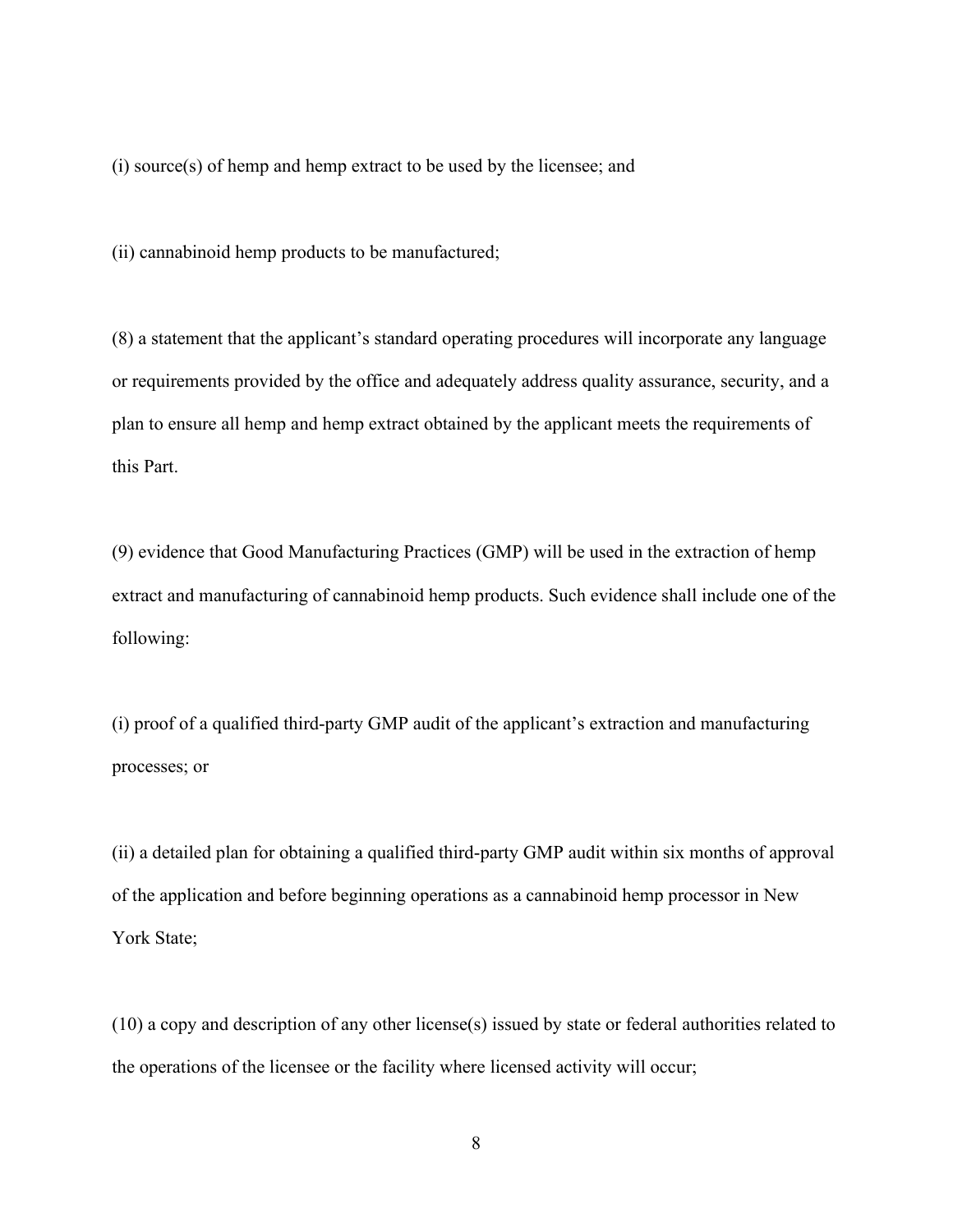(11) a description of any other businesses or business activities conducted on the premises to be licensed;

(12) copies of the organizational documents of the applicant;

(13) a statement attesting that the applicant and those in control of the entity, meaning a person that has the ability to direct the activity of the applicant or licensee, including principals, officers or others with such control, are of good moral character;

(14) a statement attesting that the applicant will comply with all applicable state and local laws and regulations relating to the activities in which it intends to engage under the license;

(15) a statement attesting that the applicant has the experience and competency to undertake the activities for which licensure is sought; and

(16) any other information as may be required by the office.

(c) Applications under this section shall be accompanied by a non-refundable application fee of \$1,000 for extraction and manufacturing, and \$500 for manufacturing only.

(d) Applicants shall verify the truth and accuracy of the information contained in the application. The office, in its discretion, may reject or deny an application if it determines that information contained therein is false, inaccurate or omits a material fact.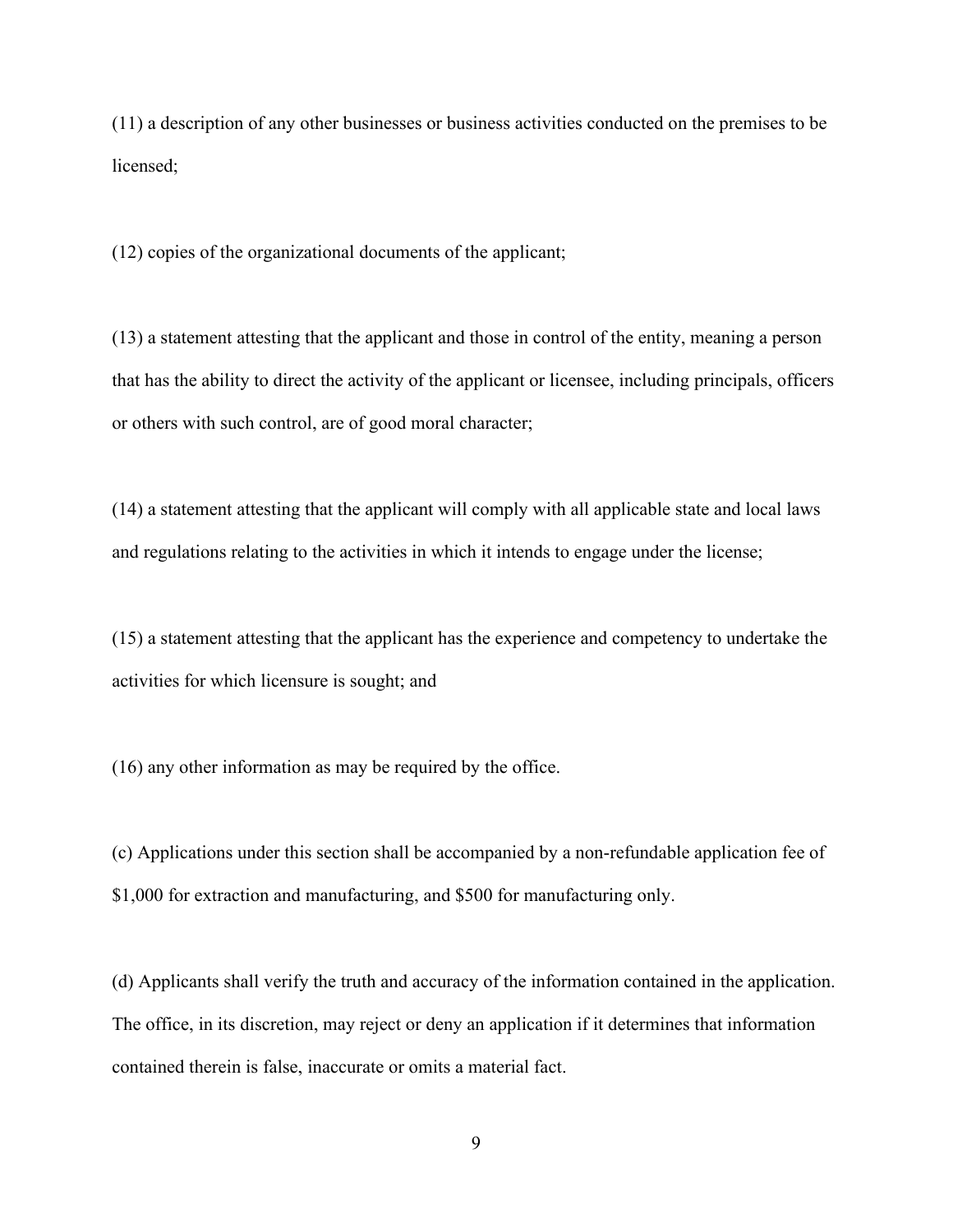Section 114.3 Application for Cannabinoid Hemp Retail License.

(a) No person shall offer or sell cannabinoid hemp products to consumers in New York State, or hold itself out as a cannabinoid hemp retailer, unless it is in compliance with Article 5 of the Cannabis Law and this Part and is licensed by the office as a cannabinoid hemp retailer.

(b) An application for licensure shall be submitted to the office on a form prescribed by the office, which shall include the following:

(1) the name, address, telephone number and email address of the applicant;

(2) the physical address of any real property where the applicant intends to operate, the days and hours of operation of such retail facility, and for any online retailer, the internet address of the applicant;

(3) the name, and license number to the extent practicable, of the manufacturer, packer, distributor, or cannabinoid hemp processor, and state or country where the manufacturer, packer, or distributor is located, for all cannabinoid hemp products the applicant intends to offer for sale;

(4) a summary and description of the types and forms of cannabinoid hemp products the applicant intends to offer for sale;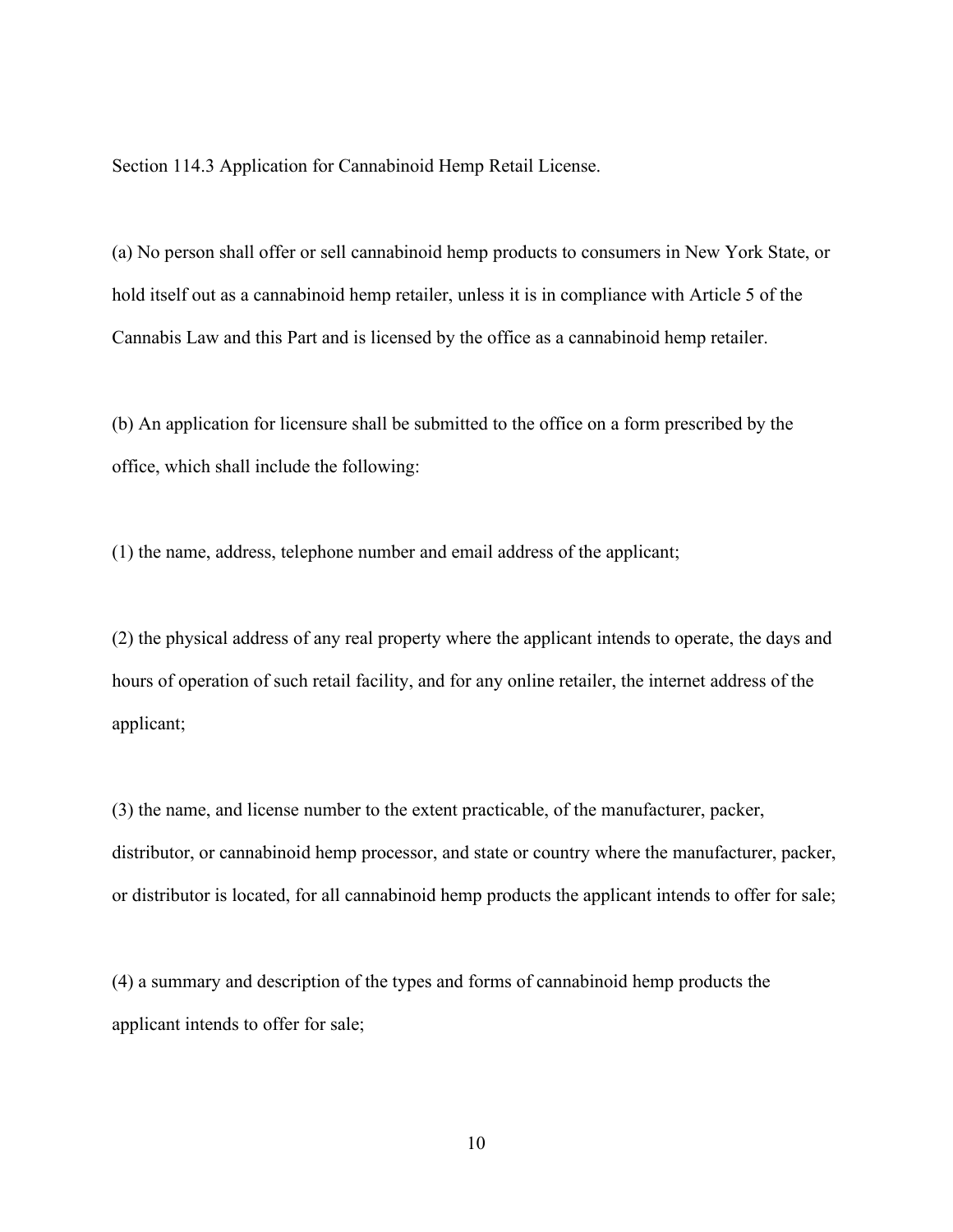(5) a statement attesting that the applicant will not sell inhalable cannabinoid hemp products or flower products to consumers under 21 years of age;

(6) a statement attesting that the applicant and those in control of the entity, meaning a person or persons that have the ability to direct the activity of the applicant or licensee, including principals, officers or others with such control, are of good moral character;

(7) a statement attesting that the applicant will comply with all applicable state and local laws and regulations relating to the activities in which it intends to engage under the license;

(8) a statement attesting that the applicant will not distribute or sell any cannabinoid hemp product in the form of an injectable, inhaler, or flower product clearly labeled or advertised for the purpose of smoking or in the form of a cigarette, cigar or pre-roll or otherwise packaged or combined with other items designed to facilitate smoking such as rolling papers or pipes, or any other disallowed form as determined by the office;

(9) proof of a certificate of authority from the New York State Department of Taxation and Finance, as applicable; and

(10) any other information as may be required by the office.

(c) All applications under this section shall be accompanied by a refundable license fee of \$300 for each retail facility to be licensed by the office.

11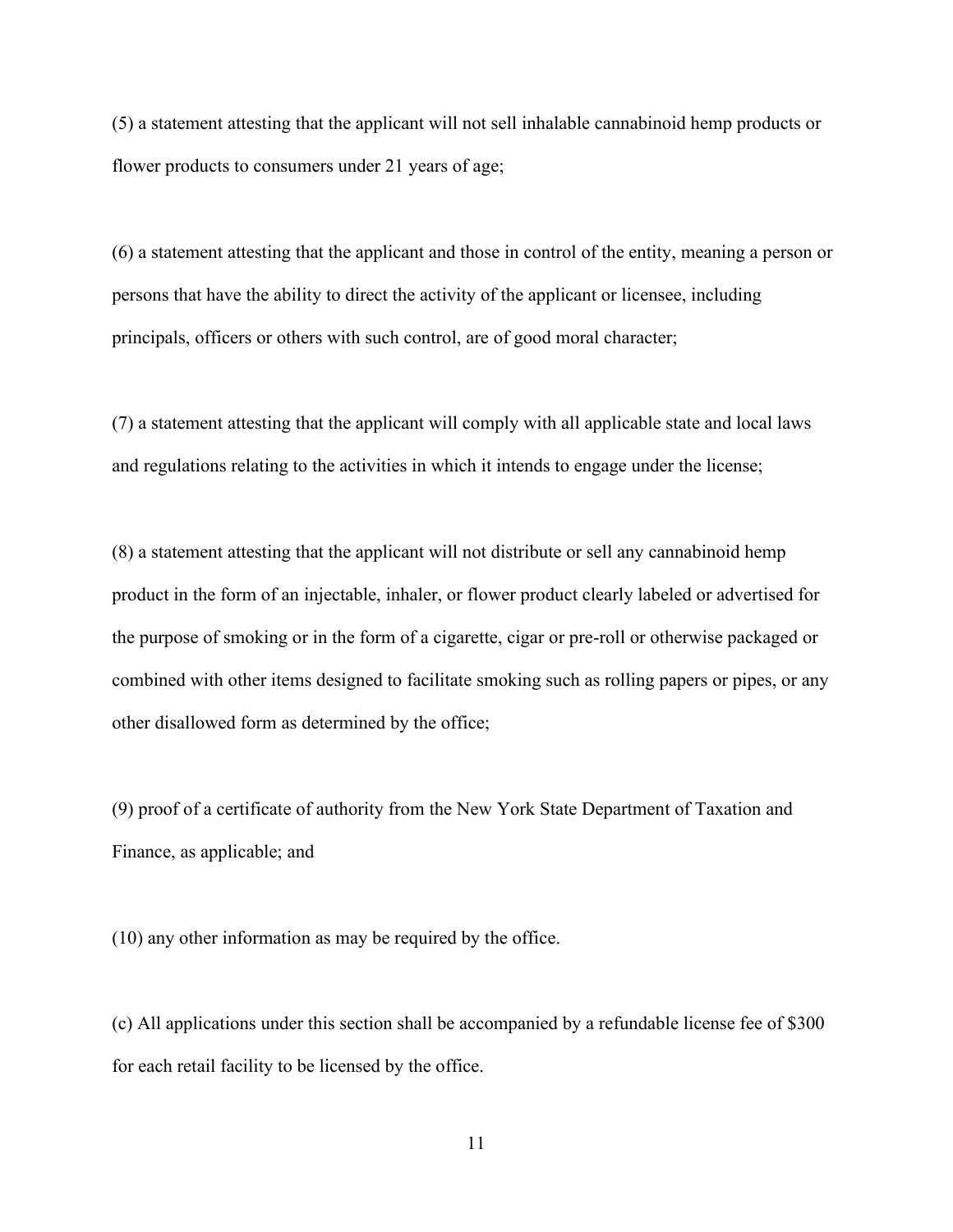(d) Applicants shall attest to the truth and accuracy of the information contained in the application. The office, in its discretion, may reject or deny an application if it determines that information contained therein is false, inaccurate or omits a material fact.

Section 114.4 License issuance and denial.

(a) An application for licensure under this Part shall only be approved by the office if:

(1) a complete application has been submitted to the office, along with all necessary fees;

(2) the application demonstrates, to the satisfaction of the office, that the applicant will operate in accordance with Article 5 of the Cannabis Law and this Part;

(3) the applicant is ready, willing and able to properly carry on the activities set forth in the application; and

(4) the applicant is of good moral character.

(b) In determining whether to deny a license application, including an application for renewal, the office may consider the following factors with respect to the applicant, its owner(s) and any affiliated person, including parties with a controlling interest:

(1) false representation or omission of a material fact in filing the license application;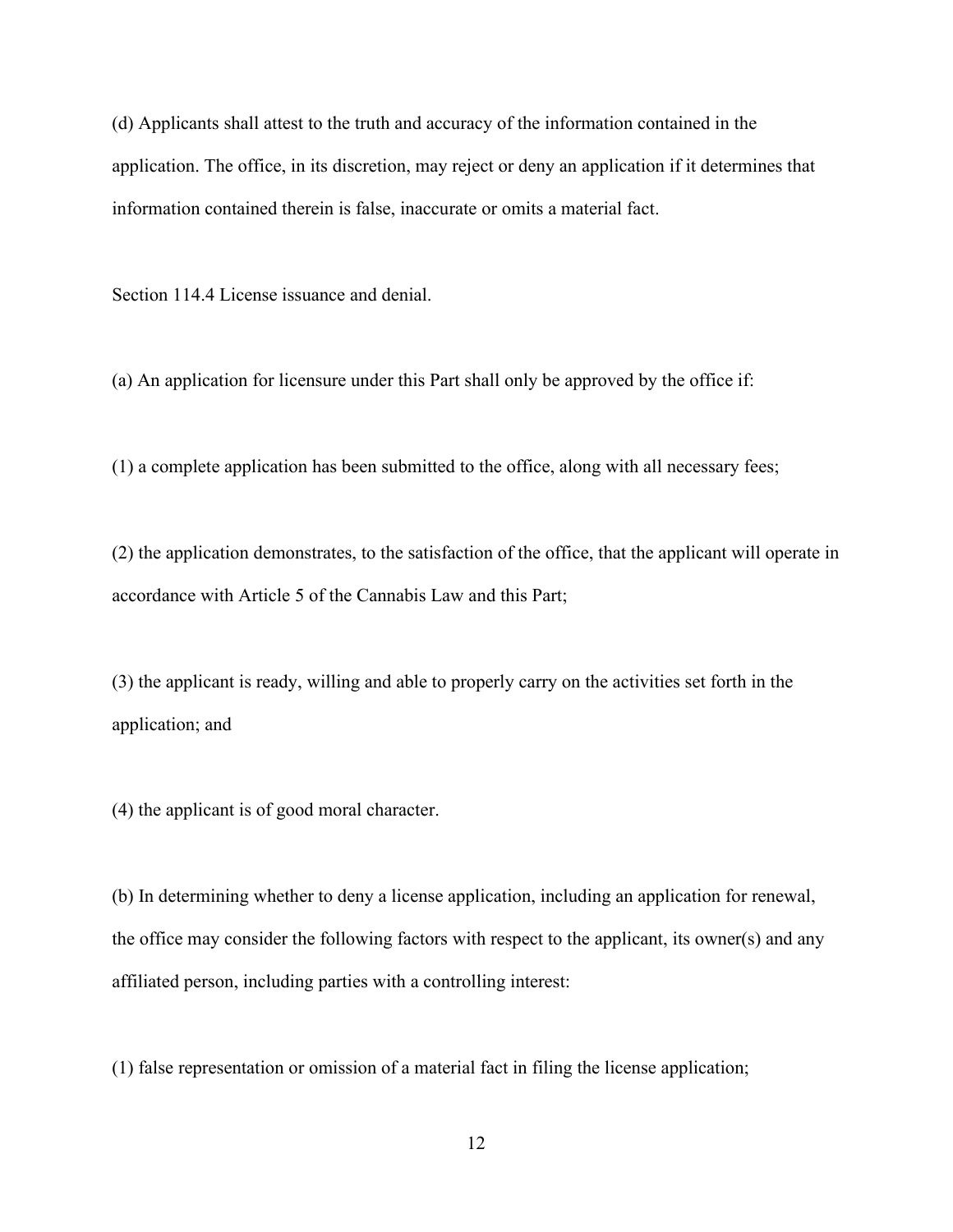(2) failure to supply further information necessary to process the license application, within thirty days of the office's written request, without satisfactory explanation;

(3) conviction of any crime or sustained charges of administrative violations of state or federal laws, rules or regulations, related to the operation of a site growing, extracting, manufacturing or selling cannabis, hemp or cannabinoid hemp, in accordance with Article 23-A of the Correction Law. Convictions qualifying for expungement pursuant to section 160.50 of the Criminal Procedure Law shall not be considered for purposes of this subdivision;

(4) a pattern of deficiencies, including but not limited to:

(i) refusal or inability to produce records or reports as requested by the office;

(ii) failure to correct deficiencies in accordance with an approved corrective action plan;

(iii) deviation from regulations or standard operating procedures so as to jeopardize the quality of hemp extract or cannabinoid hemp products; and

(iv) refusal to provide office employees with access to the premises;

(5) knowledge of sale of cannabinoid hemp products not meeting the requirements of this Part; and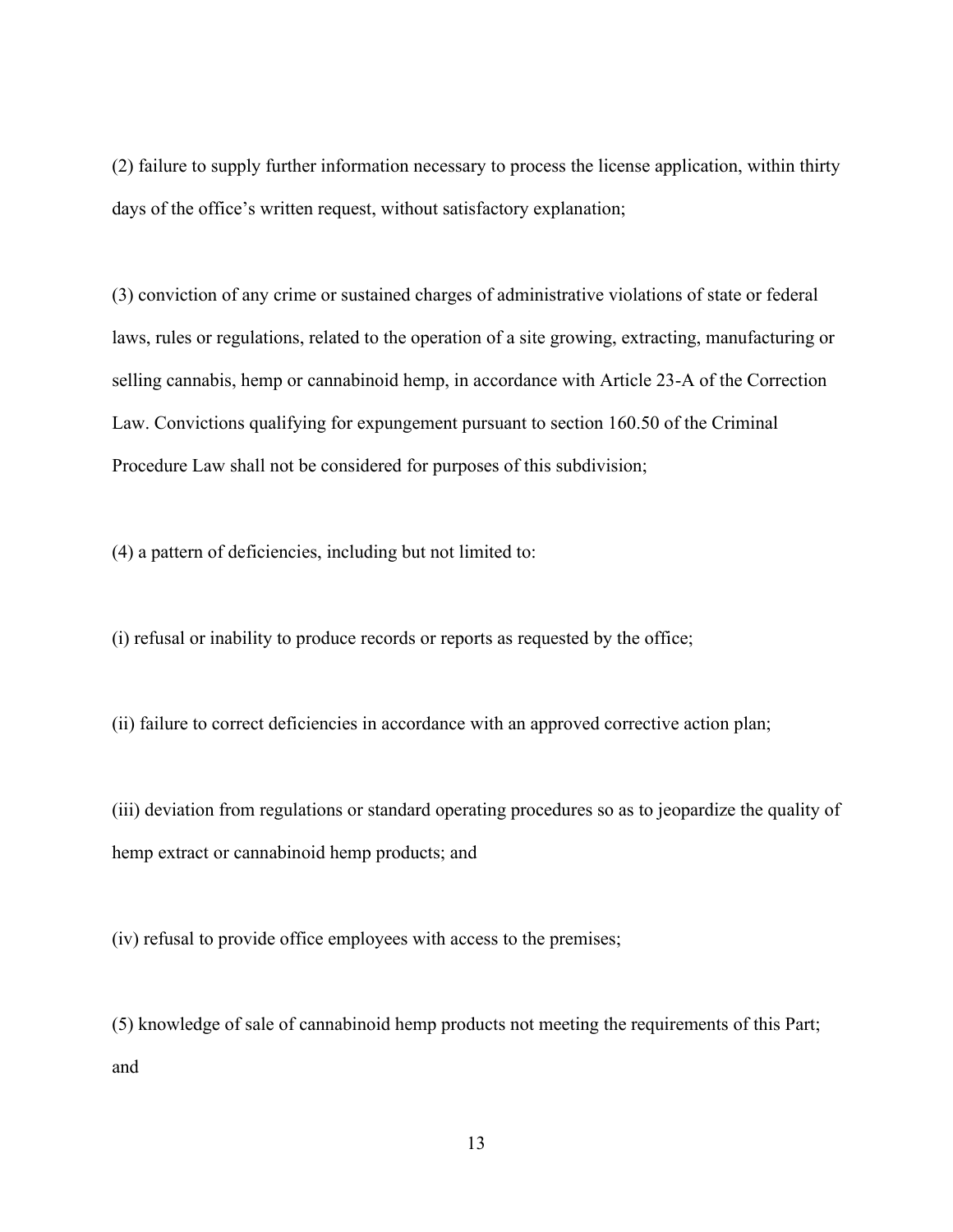(6) general failure to comply with the requirements of this Part.

(c) Denial of a license shall preclude the applicant from being licensed as a cannabinoid hemp processor or cannabinoid hemp retailer, either directly or indirectly through any other person.

(d) No license application shall be considered for any applicant who is substantially the same as an applicant who has been denied a license within six months of a determination by the office denying such application. In the event an applicant receives two successive license denials, no license application shall be considered for that applicant within two years of the last determination by the office denying a previous application.

(e) The office will prioritize applications from applicants who previously held a valid research partnership agreement with the New York State Department of Agriculture and Markets pursuant to Article 29-A of the New York State Agriculture and Markets Law. All other applications will be reviewed in the order they are received by the office.

(f) For applicants seeking licensure as a cannabinoid hemp processor, the office may provisionally approve the application. Before a cannabinoid hemp processor license is issued, and the applicant can begin extracting or manufacturing, the provisionally approved applicant must first satisfy the following requirements:

(1) a copy of a certificate of occupancy, or its equivalent, demonstrating compliance with all local building codes;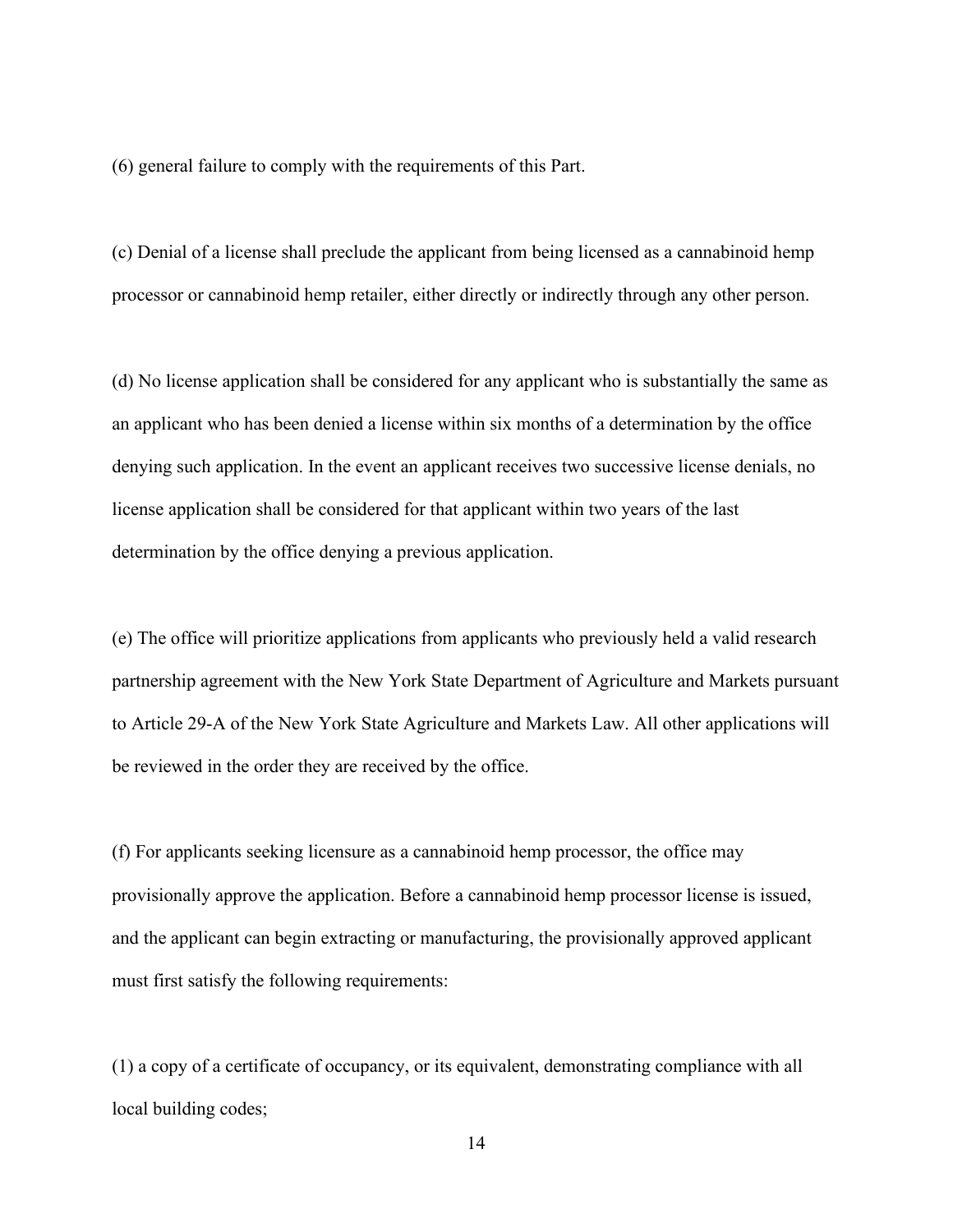(2) a copy of the approved applicant's qualified third-party GMP certification;

(3) payment of licensure fee as follows:

(i) Cannabinoid Hemp Processor – Extraction and Manufacturing: \$3,500 per location; or

(ii) Cannabinoid Hemp Processor – Manufacturing Only: \$1,000 per location;

(4) proof of sufficient product liability insurance for all manufactured cannabinoid hemp products; and

(5) evidence, to the office's satisfaction, that the applicant will be able to comply with this Part, which may include an onsite inspection.

(g) If a provisionally approved applicant fails to satisfy the requirements in subdivision (f) of this section within six months, the provisional approval will be revoked and the application denied; provided the applicant may request additional time and shall have the opportunity to demonstrate to the office a reasonable documented effort to complete the requirements of subdivision (f) of this section.

(h) Cannabinoid hemp processor licenses shall be valid for two years from the date of issuance of the license.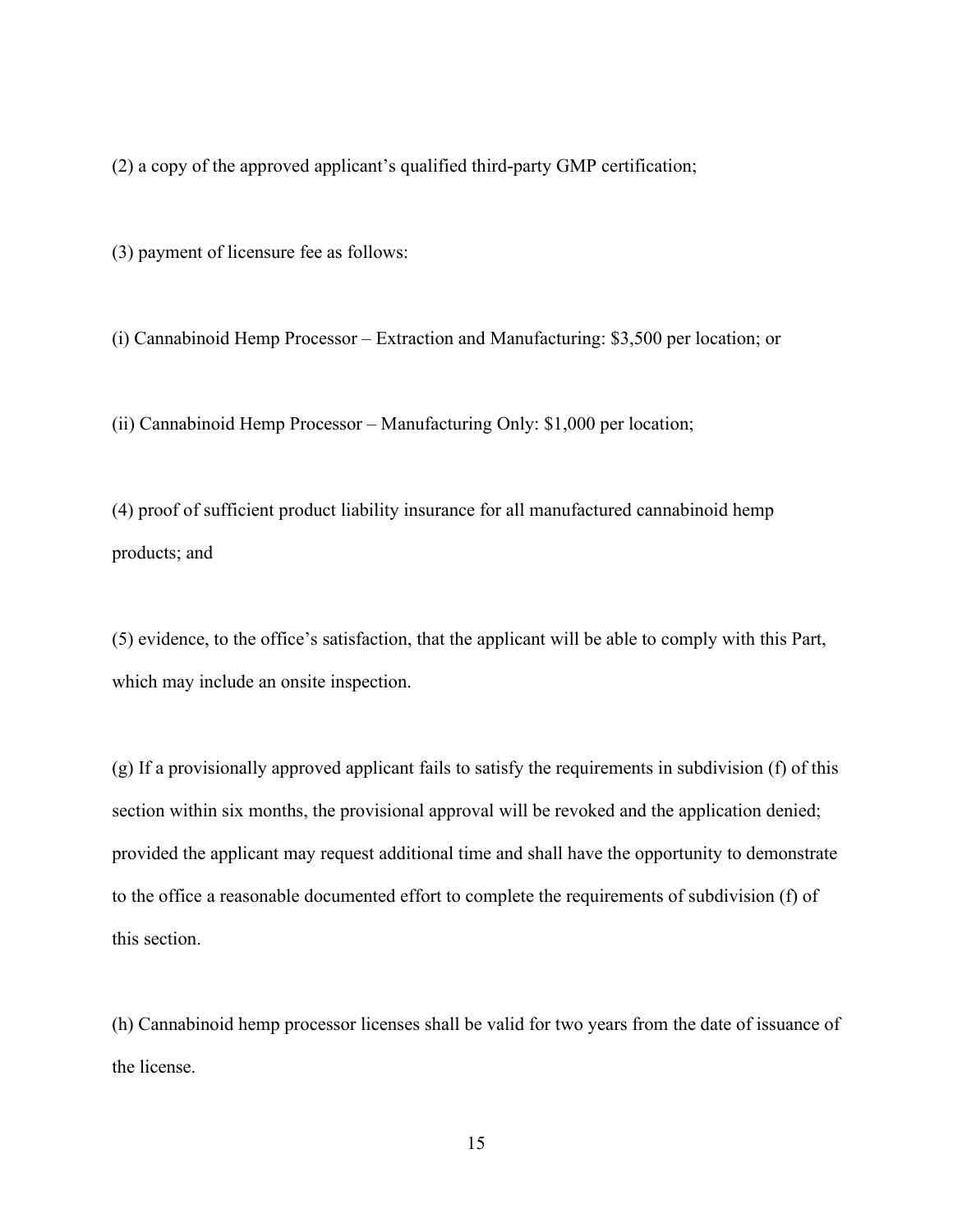(i) A cannabinoid hemp processor seeking to terminate its license shall submit a withdrawal notice to the office at least 30 days prior to termination, along with a plan for shutting down operations at the licensed facility. Any licensing fees paid or invoiced prior to notice of withdrawal are not eligible for refund.

(j) Cannabinoid hemp retailer licenses shall be valid for one year from the date of issuance of the license.

(k) Cannabinoid hemp retailer applicants who submitted a completed application to the Department of Health on or before June 1, 2021 may sell cannabinoid hemp products at retail to consumers before having their license approved or denied by the office, provided that the cannabinoid hemp retail applicant adheres to all requirements of this Part.

Section 114.5 License Renewal

(a) An application to renew any license issued under this Part shall be filed with the office not more than 90 days nor less than 30 days prior to the expiration thereof. If a renewal application is not filed at least 30 days prior to the expiration thereof, the office may determine that the license shall expire and become void on such expiration date.

(b) Renewal applications shall be accompanied by a non-refundable application fee and a refundable license fee, as follows: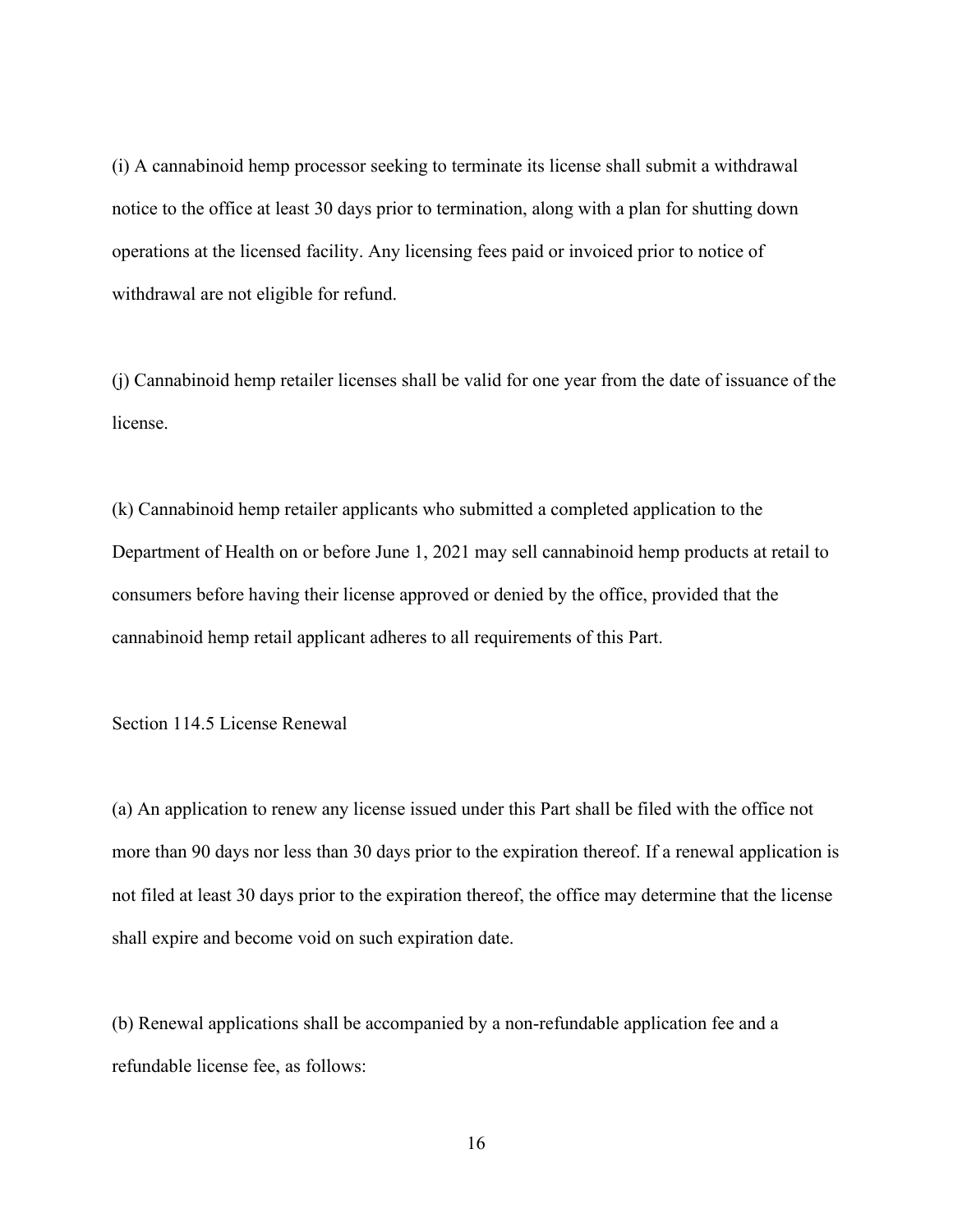(1) Cannabinoid Hemp Processor – Extraction and Manufacturing: \$1,000 application fee, \$3,500 license fee;

(2) Cannabinoid Hemp Processor – Manufacturing Only: \$500 application fee, \$1,000 license fee; or

(3) Cannabinoid Hemp Retailer: \$300 license fee per retail location.

(4) the license fee shall be returned if the licensee's renewal application is not granted.

(c) The application for renewal shall be submitted to the office, in a manner prescribed by the office, and include such information as the office may require.

(d) The office shall determine whether to renew an applicant's license based on the relevant factors in section 114.4 of this Part.

Section 114.6 Transferability, License Amendment and Change in Ownership or Control

(a) Licenses issued under this Part shall be effective only for the licensee and shall specify the following information:

(1) name of the licensee;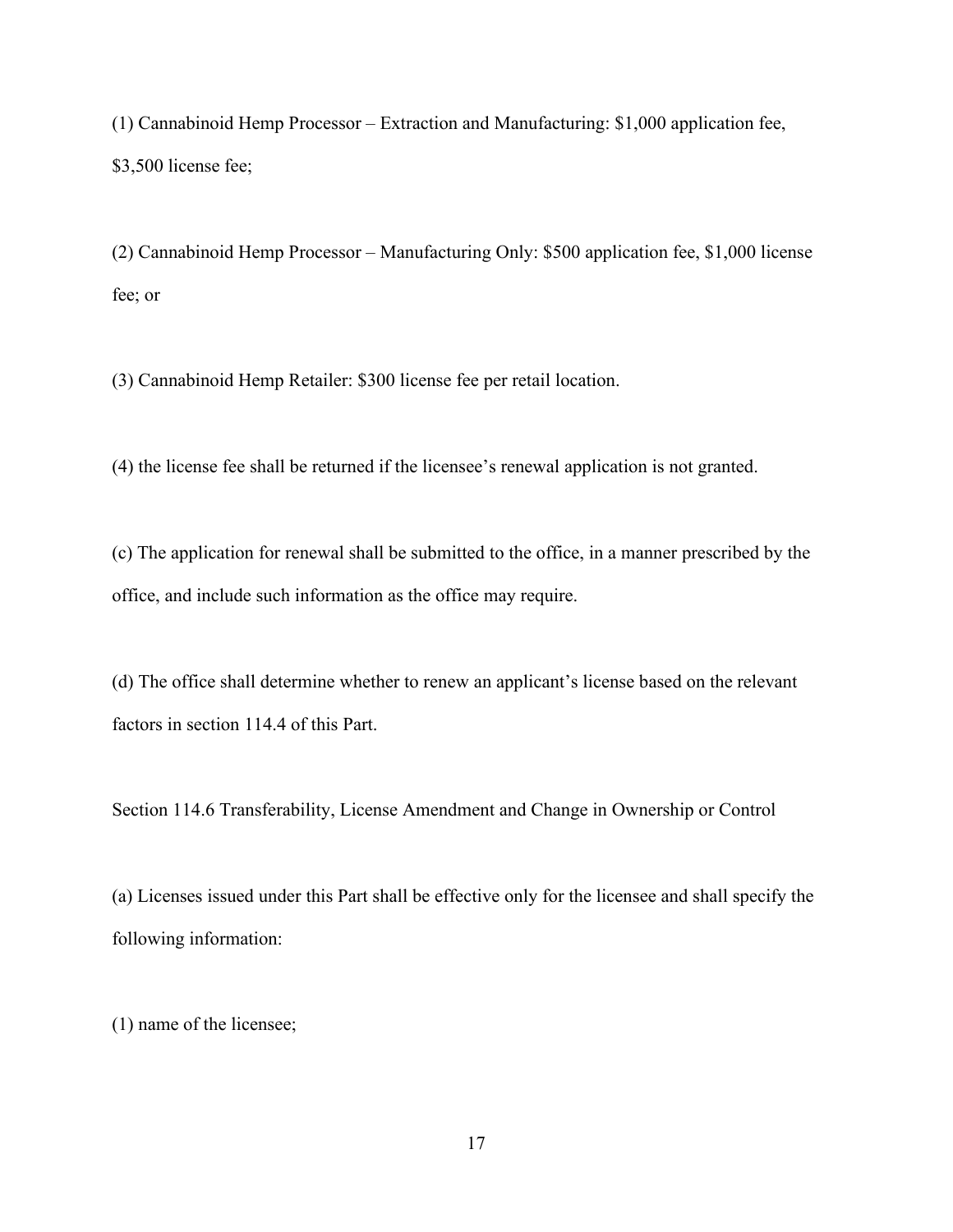(2) address of the real property, or if applicable the online retailer website, where the licensed activities may take place;

(3) date of issuance;

(4) date of expiration;

(5) license number; and

(6) list of activities the licensee is permitted to perform under the license.

(b) Licenses shall not be transferable or assignable without prior written approval of the office including, without limitation, to another licensee. A change in majority ownership or controlling interest in the license or person holding the license, shall constitute a transfer of the license.

(c) To obtain approval from the office for the transfer of a license, a transferee must submit an application to the office, in a manner prescribed by the office, demonstrating an ability to operate the license in compliance with this Part, along with an application fee pursuant to section 114.2 or 114.3, as applicable.

(d) The office may deny an application for transfer of a license if the application fails to demonstrate that the transferee will comply with all of the requirements of this Part, or if the licensee has a record of poor performance, meaning two or more violations pursuant to section 114.17 of this Part, within the past two-years.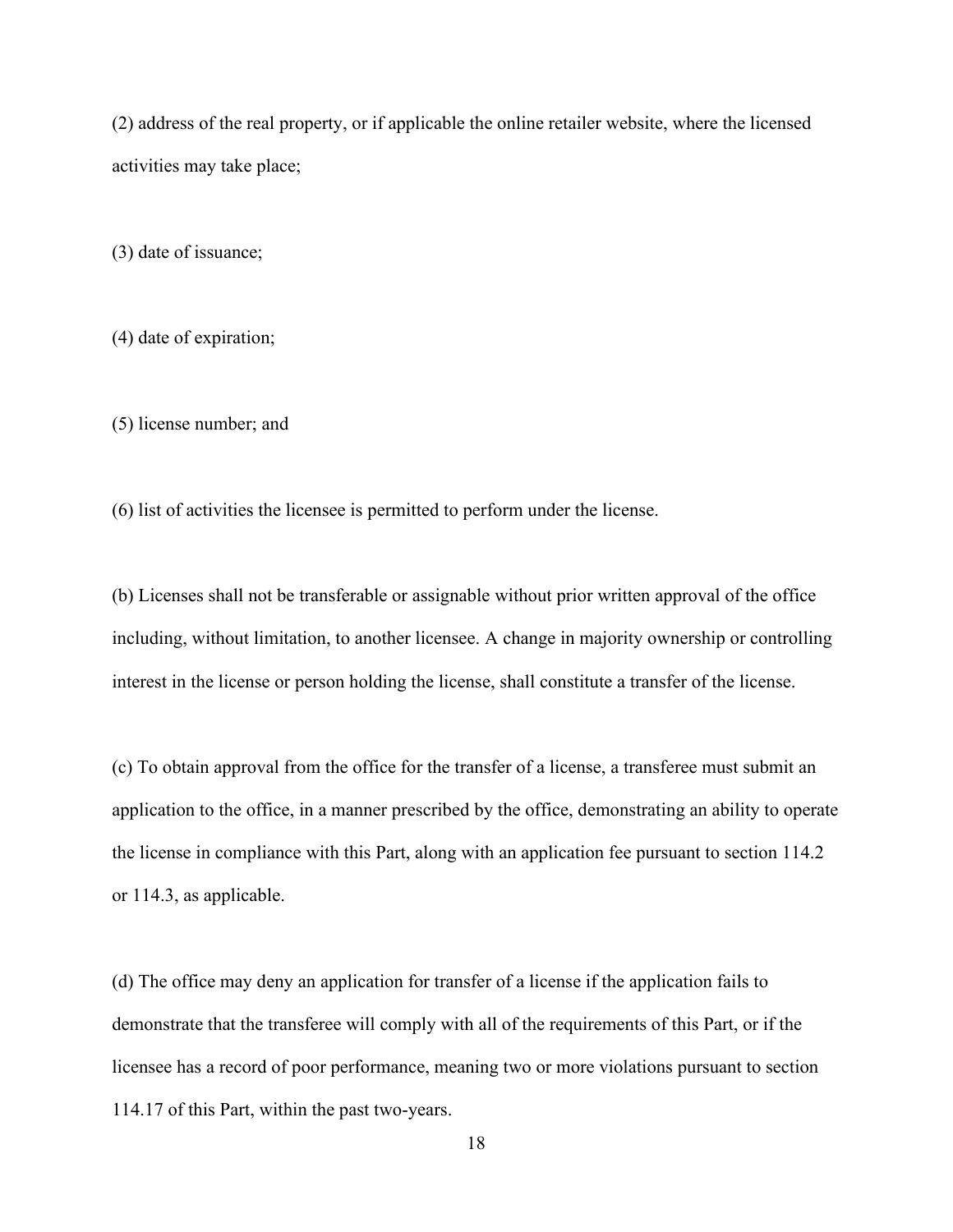(e) A licensee may amend a license to add or delete permitted activities or change the location of a licensed facility by submitting a written request to the office along with an application fee pursuant to section 114.2 or 114.3, as applicable.

(f) A request to add permitted activities shall be reviewed by the office in accordance with section 114.4 of this Part.

Section 114.7 Requirements for Cannabinoid Hemp Processors

(a) All cannabinoid hemp processors shall:

(1) extract hemp extract and/or manufacture cannabinoid hemp products to GMP standards and maintain a qualified third-party certification, to the satisfaction of the office, for the applicable GMP standard(s) for the duration of the license;

(2) maintain standard operating procedures and quality control standards to ensure consistency of hemp extract and/or cannabinoid hemp products, including but not limited to product purity, strength and composition;

(3) maintain sufficient records to demonstrate that any hemp or hemp extract used by the licensee was grown, derived, extracted and transported in accordance with applicable laws and licensing requirements of the jurisdiction(s) from which such hemp or hemp extract was sourced. Such records shall include any pesticides used in the growing of such hemp, date(s) each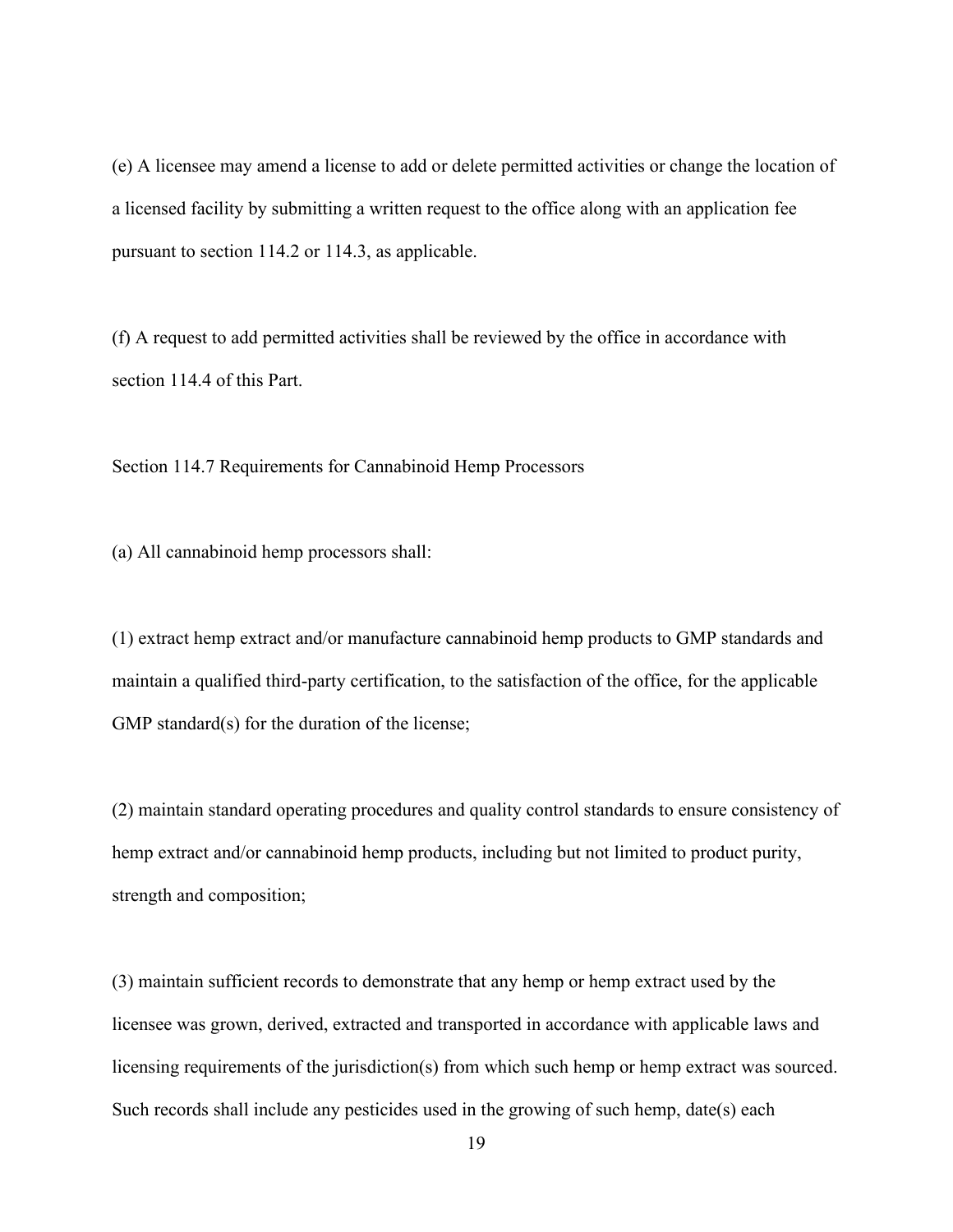shipment was received, adequate chain of custody to demonstrate from whom the licensee purchased such hemp or hemp extract, and certificates of analysis. For hemp received from an out-of-state grower, processors shall also maintain records of the out-of-state grower registration or license number in the respective jurisdiction;

(4) keep all designated extracting and manufacturing areas safe and sanitary, including but not limited to ensuring that such areas are adequately lit, cleaned, smoke-free, and no food is consumed in such areas;

(5) provide all employees performing extraction or manufacturing with adequate training and proper safety equipment;

(6) manufacture cannabinoid hemp products in accordance with section 114.8 of this Part;

(7) test a statistically significant number of cannabinoid hemp products per lot or batch at a thirdparty testing laboratory meeting all the requirements in section 114.10 of this Part, and maintain a certificate of analysis for all samples tested;

(8) maintain sufficient records pertaining to the calibration and inspection of instruments used in extraction and manufacturing of cannabinoid hemp products;

(9) report, in a frequency and manner prescribed by the office, the total production and sales of the licensee during such reporting period;

20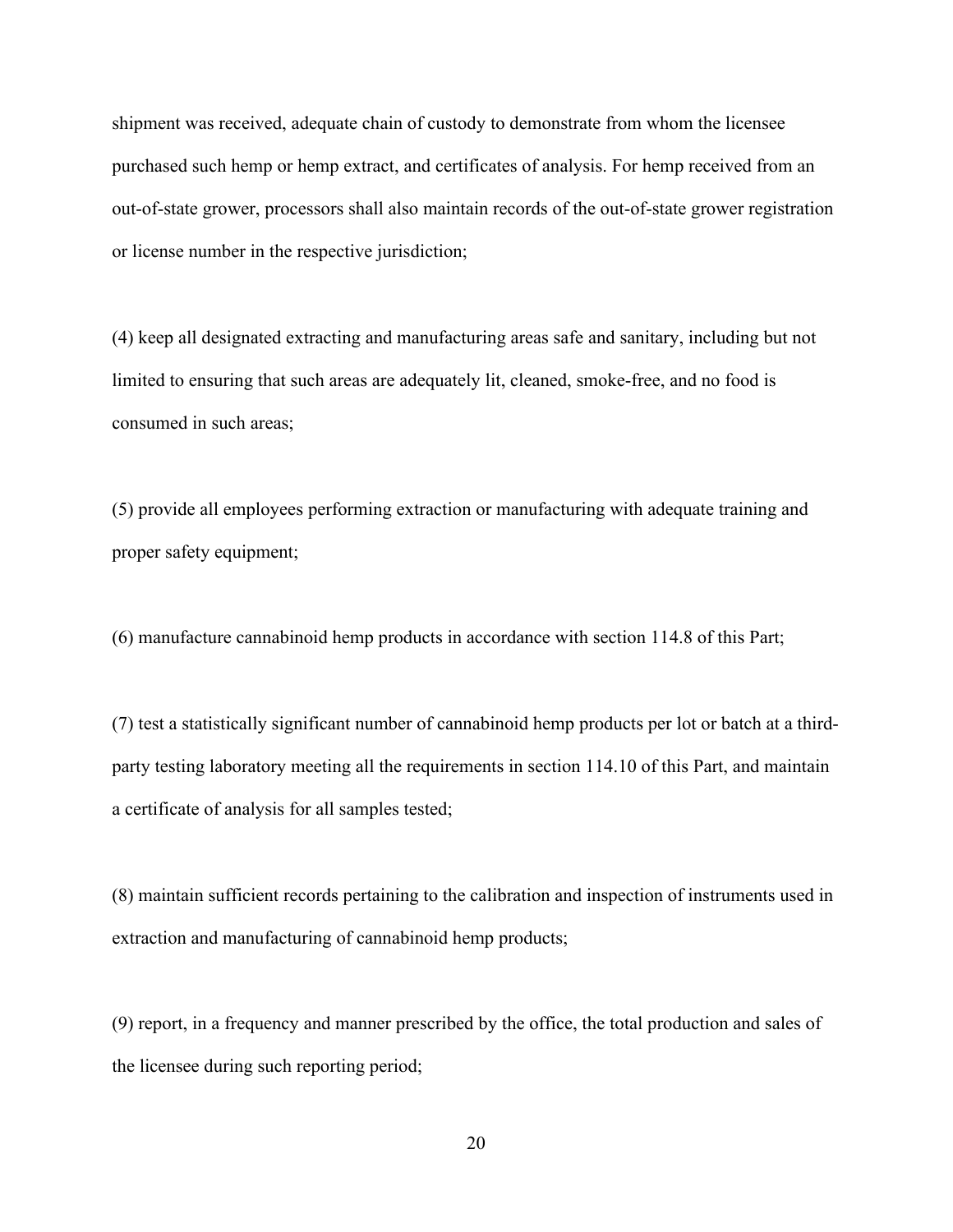(10) ensure the security of the licensed premises to prevent unauthorized individuals from entering the facility and to prevent hemp extract and/or cannabinoid hemp products from being diverted from the facility;

(11) not use synthetic cannabinoids, or Δ8-tetrahydrocannabinol or Δ10-tetrahydrocannabinol created through isomerization, in the extraction or manufacturing of any cannabinoid hemp products;

(12) assign a lot or batch number to each lot of hemp extract or cannabinoid hemp product, extracted or manufactured by a licensee; and

(13) maintain any and all records required by this Part for at least three years and immediately produce such records upon request of the office.

(b) Possession and the intermediate sale of hemp extract by and between licensed cannabinoid hemp processors, is permitted, provided when such extract leaves the licensed premises it is accompanied by a certificate of analysis certifying that the extract is less than three (3) percent THC and a copy of the cannabinoid hemp processor's license, and further provided such hemp extract is only transported intra-state.

(c) Licensees shall monitor complaints from cannabinoid hemp retailers and consumers and have a mechanism in place to notify the licensee's supply chain to recall products when directed by the office or as deemed appropriate by the licensee. Licensees shall notify the office within 24 hours of learning of a serious adverse event.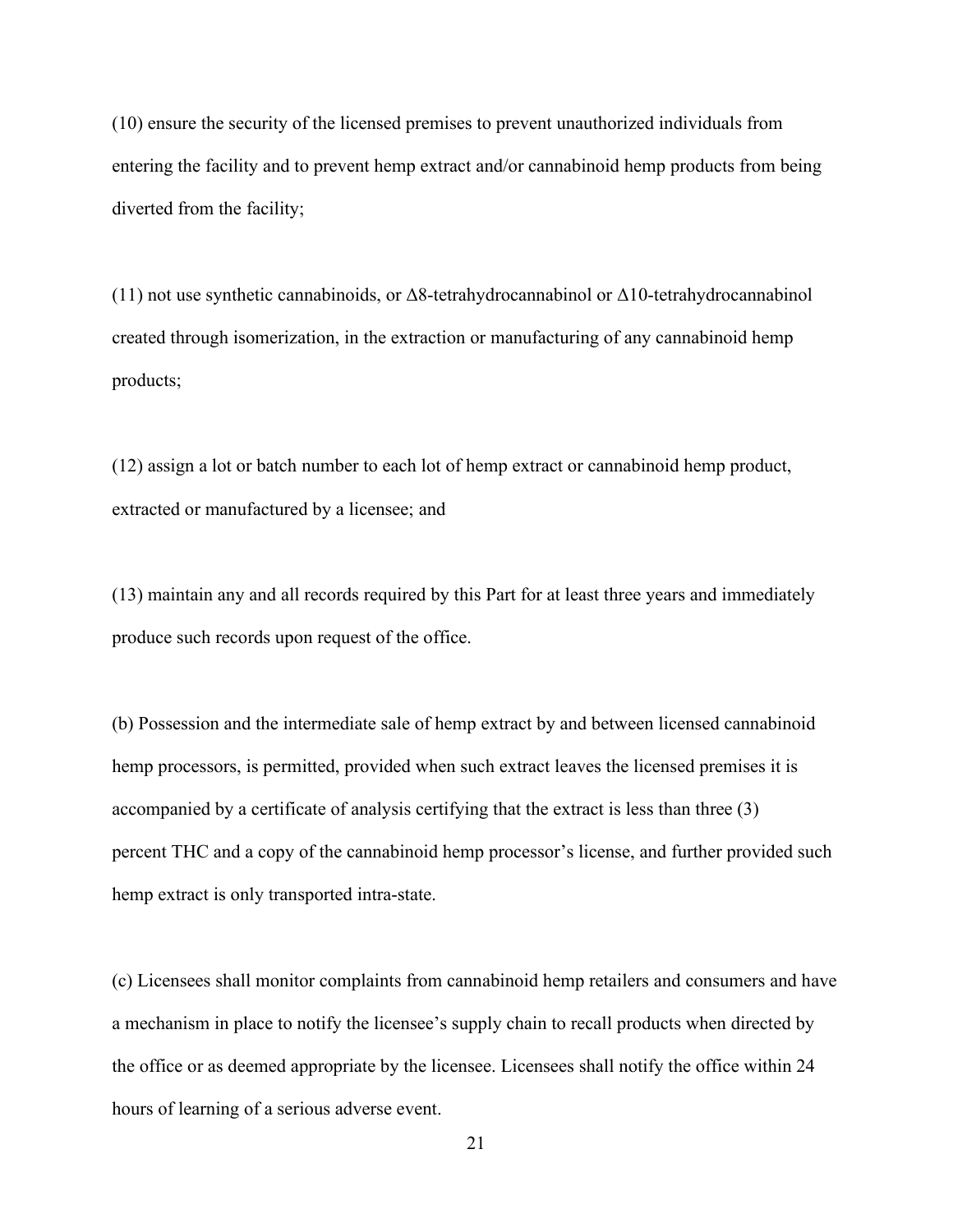(d) Licensees shall ensure the proper disposal, beyond reclamation, of any hemp extract or byproduct from the extraction and manufacture process with a total Δ9-Tetrahydrocannabinol concentration greater than three-tenths of a percent (0.3%) and which will not be used or subject to further processing. Such disposal shall render the hemp extract or by-product unusable for any intoxicating purpose. Licensees shall maintain records to document and track any Δ9- Tetrahydrocannabinol extracted from hemp or found within hemp extract throughout the extraction and manufacturing process, including records pertaining to the amount used in cannabinoid hemp products and the disposal of all hemp extract, Δ9-Tetrahydrocannabinol or by-product;

(1) licensees shall dispose of any cannabinoid hemp product that is outdated, damaged, deteriorated, contaminated or otherwise deemed not appropriate for sale; and

(2) licensees shall dispose of liquid, chemical and hazardous waste in accordance with applicable federal, state and local laws and regulations.

(e) The office may conduct random sampling and testing of hemp, hemp extract, cannabinoid hemp products, or any solvents, chemicals, or materials used by the licensee, unannounced, at any time during normal business hours of the licensee.

(f) If a cannabinoid hemp processor is authorized to perform extraction, the processor shall:

22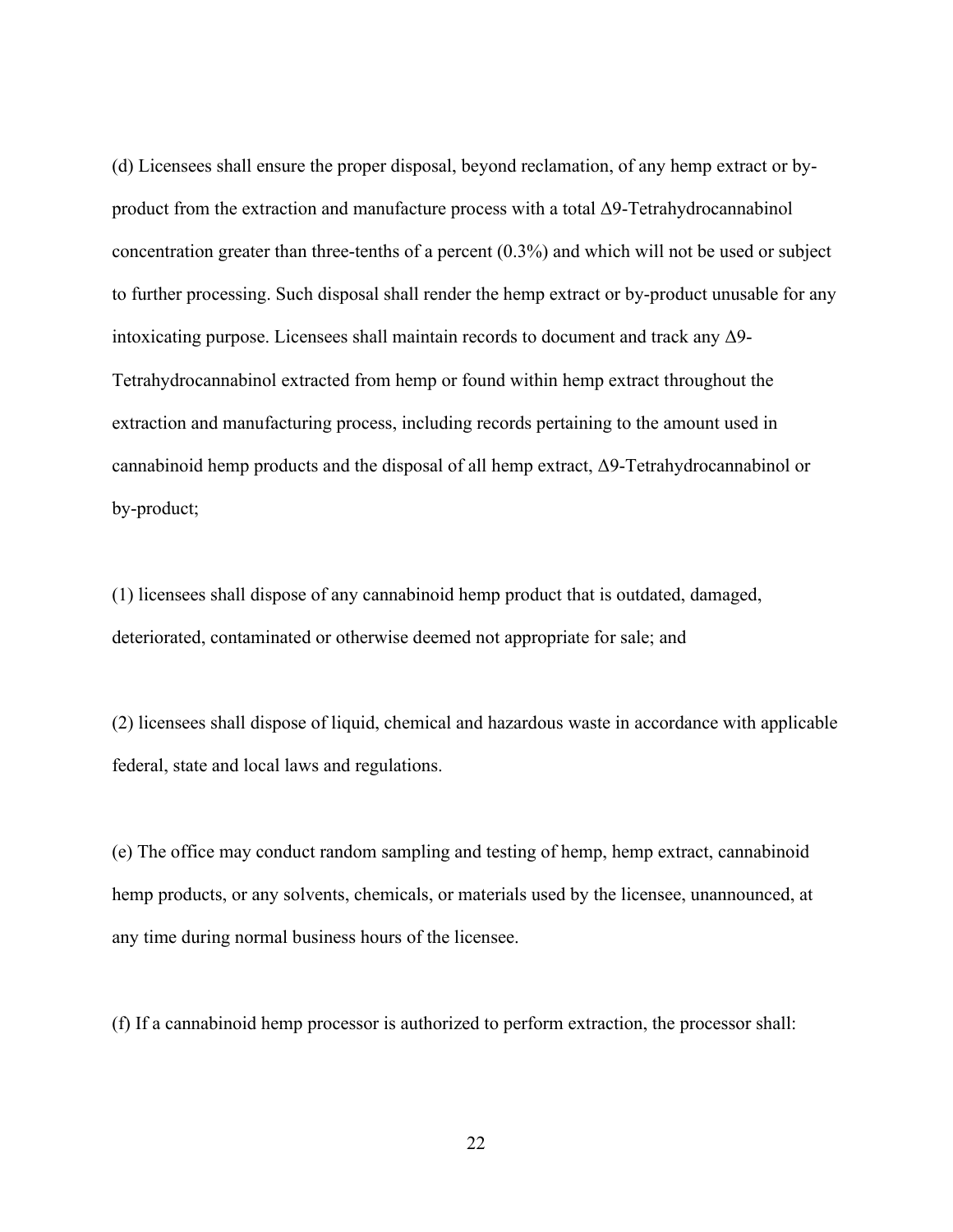(1) only extract using methods approved by the office, on the licensed premises, and using employees and equipment sufficient to ensure safe extraction; and

(2) use only those solvents that are approved by the office. Solvent-based extraction must be completed in a commercial, professional grade, closed-loop system capable of recovering the solvent used for extraction.

Section 114.8 Cannabinoid hemp product requirements

(a) All cannabinoid hemp products distributed or offered for retail sale in New York State shall:

(1) be manufactured in accordance with Parts 101, 111 or 117 of Title 21 of the Code of Federal Regulations, as appropriate for the type of product being manufactured and as otherwise determined appropriate by the office in guidance or future regulation.

(2) contain no more than three-tenths of a percent  $(0.3\%)$  total  $\Delta$ 9-Tetrahydrocannabinol concentration. The office may through future regulation impose a total THC cap for the purpose of protecting public health, which shall include detectable levels of total Δ9- Tetrahydrocannabinol, Δ8-Tetrahydrocannabinol and Δ10-Tetrahydrocannabinol in milligrams per serving and milligrams per package for cannabinoid hemp products based on the product form, volume, number of servings, and ratio of CBD to THC;

(3) not contain liquor, wine, beer, cider or meet the definition of an alcoholic beverage as defined in section 3 of the Alcohol Beverage Control Law;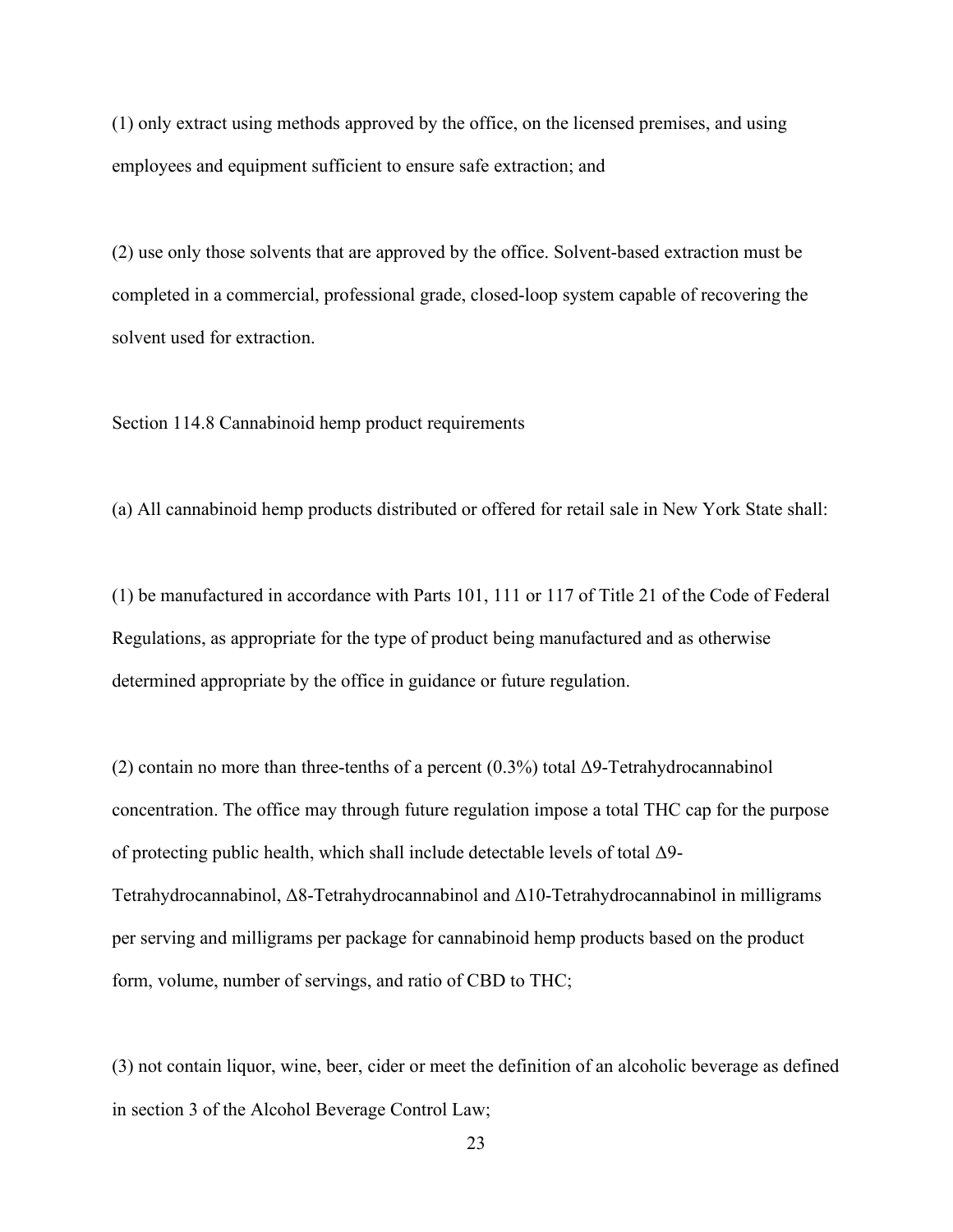(4) not contain tobacco or nicotine in the product;

(5) not be in the form of an injectable, inhaler, product including cigarette, cigar or pre-roll, or any other disallowed form as determined by the office;

(6) accurately reflect testing results and not contain less than 80 percent or more than 120 percent of the concentration of total cannabinoid content as listed on the product label;

(7) comply with packaging and labeling standards in section 114.9 of this Part;

(8) be prepackaged and not added to food or any other consumable products at the point of sale;

(9) be shelf stable;

(10) comply with product testing standards in section 114.10 of this Part; and

(11) not contain synthetic cannabinoids, or cannabinoids created through isomerization, including Δ8-tetrahydrocannabinol and Δ10-tetrahydrocannabinol.

(b) If the cannabinoid hemp product is a food or beverage manufactured under Part 117 of Title 21 Code of Federal Regulations, it shall not contain more than 25 milligrams of total cannabinoids per individually packaged product. If the cannabinoid hemp product is a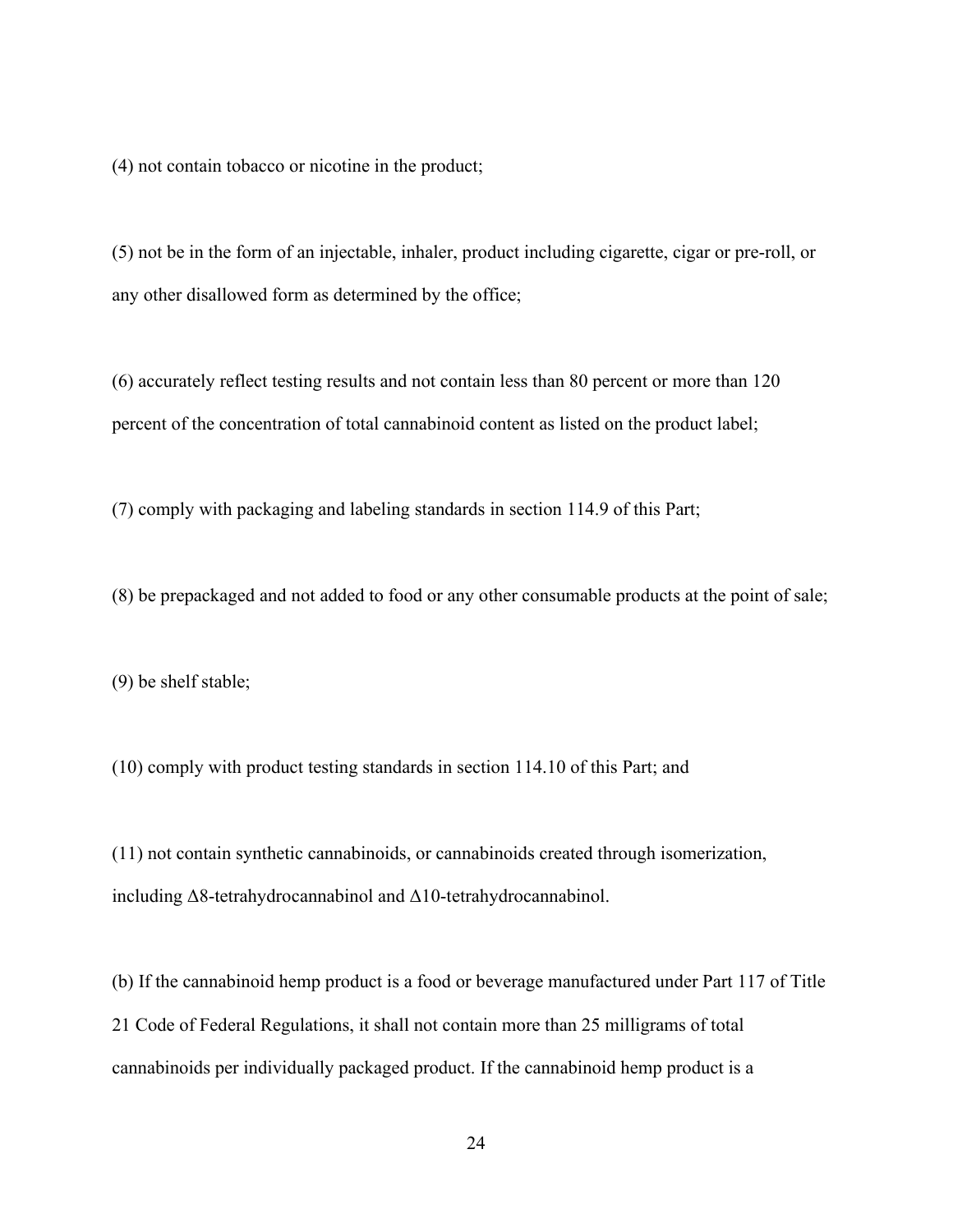supplement manufactured under Part 111 of Title 21 Code of Federal Regulations, it shall not contain more than 3,000 milligram of total cannabinoids per product, with no more than 75 milligrams per individual serving.

(c) If the cannabinoid hemp product contains multiple servings which are not individually wrapped, premeasured, separated or delineated, it shall include a measuring device such as a measuring cap, cup or dropper with the product packaging. Hash marks on the package shall not qualify as a measuring device.

(d) All inhalable cannabinoid hemp products shall meet the following additional requirements:

(1) be a closed system with a pre-filled disposable cartridge that attaches to a rechargeable battery, or a single-use product that cannot be recharged;

(2) electronic vaporization devices shall have internal or external temperature controls to prevent combustion and have a heating element made of inert material such as glass, ceramic or stainless steel and not plastic or rubber;

(3) except for hemp-derived terpenes, excipients and ingredients must be pharmaceutical grade unless otherwise approved by the office, and shall not include:

(i) synthetic terpenes;

(ii) polyethylene glycol (PEG);

25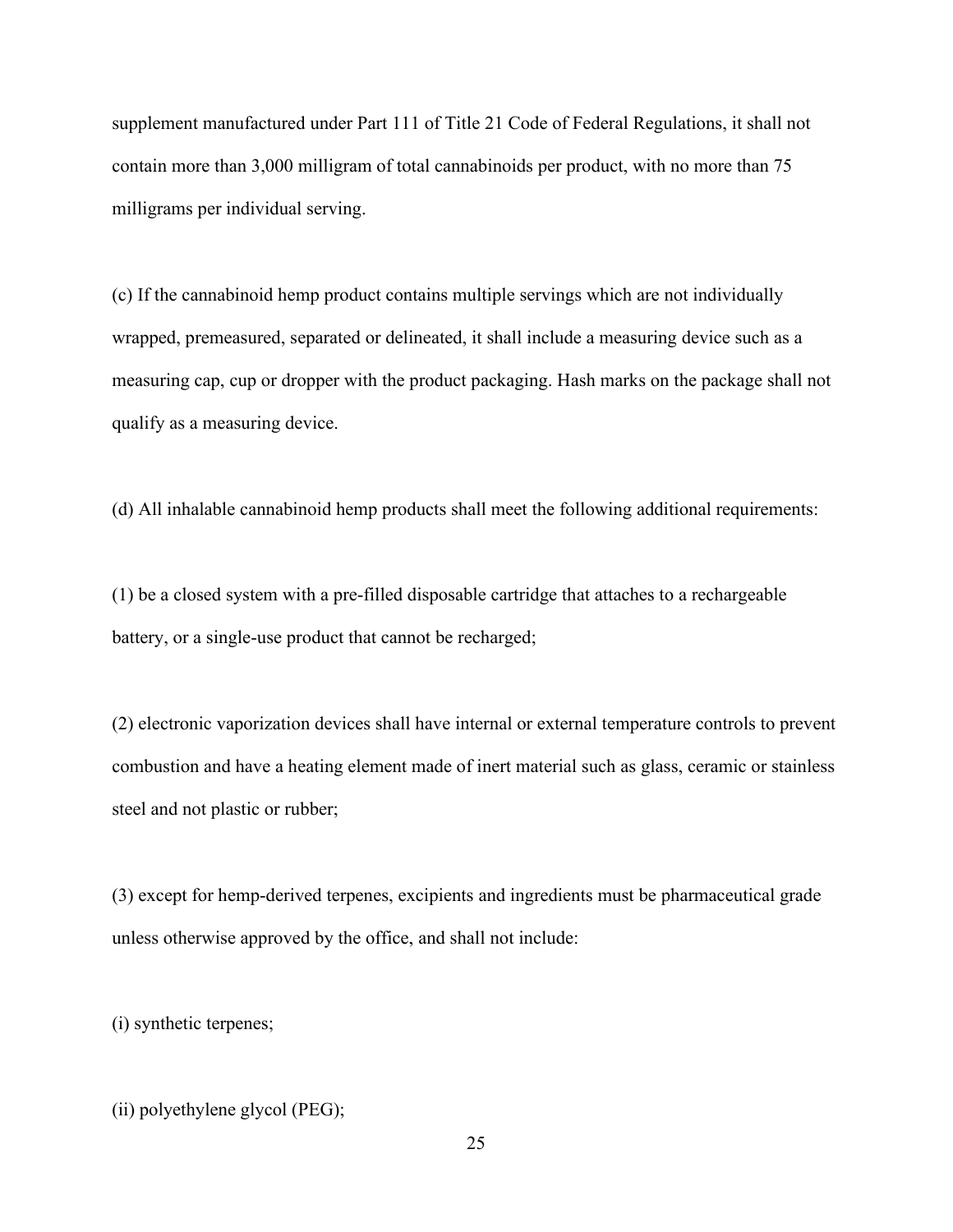(iii) vitamin E acetate;

(iv) medium chain triglycerides (MCT oil);

(v) medicinal compounds;

(vi) illegal or controlled substances;

(vii) artificial food coloring;

(viii) benzoic acid;

(ix) diketones; and

(x) any other compound or ingredient as determined by the office in regulation;

(4) not contain any flavors or flavoring agents, except for hemp-derived terpenes; and

(5) include an office approved symbol, as set out in future regulation, in a manner that is clear and conspicuous.

Section 114.9 Packaging and labeling of cannabinoid hemp products.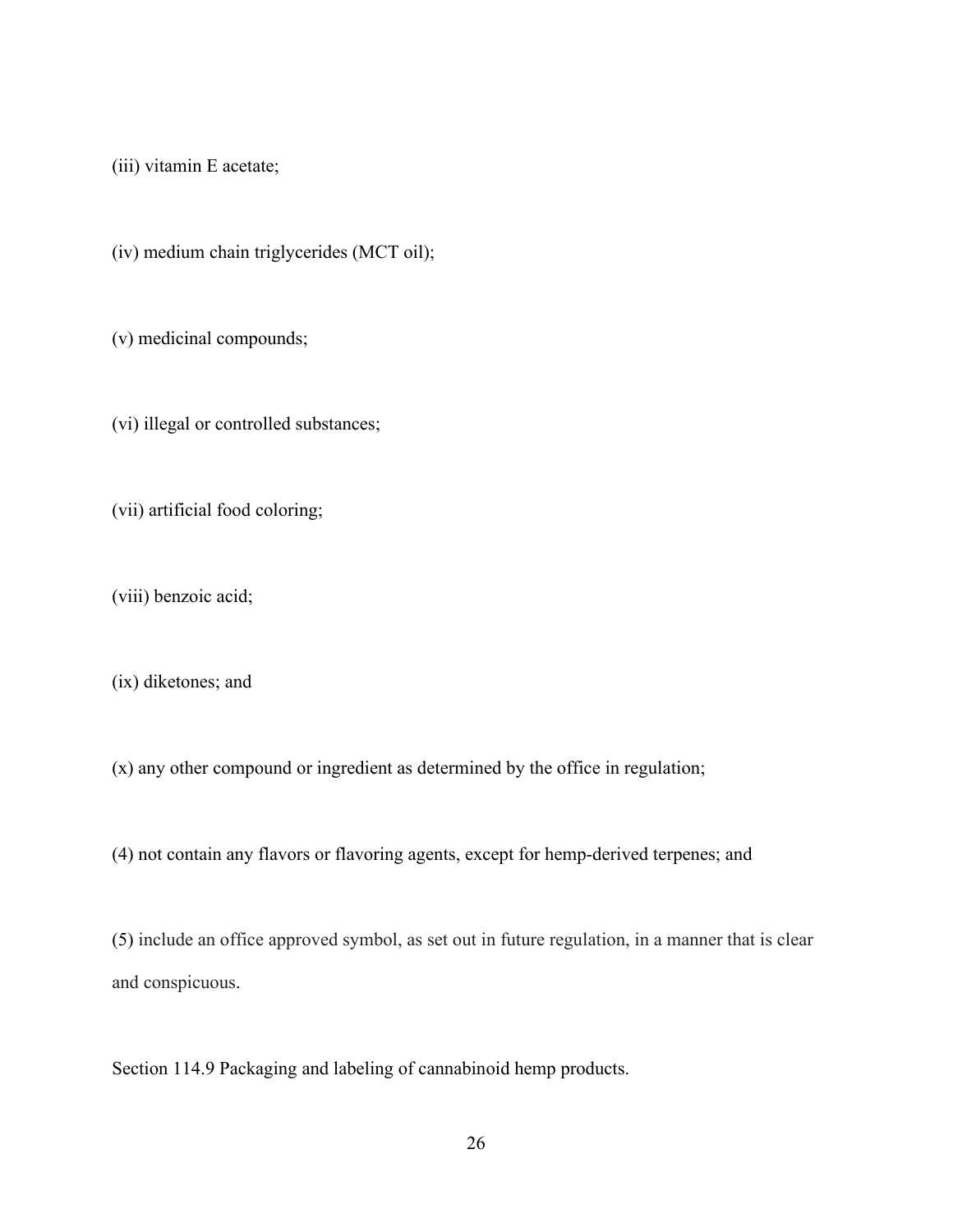(a) All cannabinoid hemp products distributed or offered for retail sale in New York State shall include the following information on the product label or packaging:

(1) if the cannabinoid hemp product is consumed through ingestion, including sublingual or oral absorption, comply with the requirements in Title 21 Code of Federal Regulations Part 101 and include a nutritional or supplement fact panel that is based on the number of servings within the container;

(2) a list of all ingredients in descending order of predominance by weight in the product;

(3) the number of servings per outer package or container, including the milligrams per serving and the milligrams per package of:

(i) CBD;

(ii) "Total THC" or "THC" which for the purposes of product labeling shall include detectable levels of total Δ9-Tetrahydrocannabinol, Δ8-Tetrahydrocannabinol and Δ10- Tetrahydrocannabinol; and

(iii) any other marketed cannabinoid;

(4) an expiration or best by date if applicable;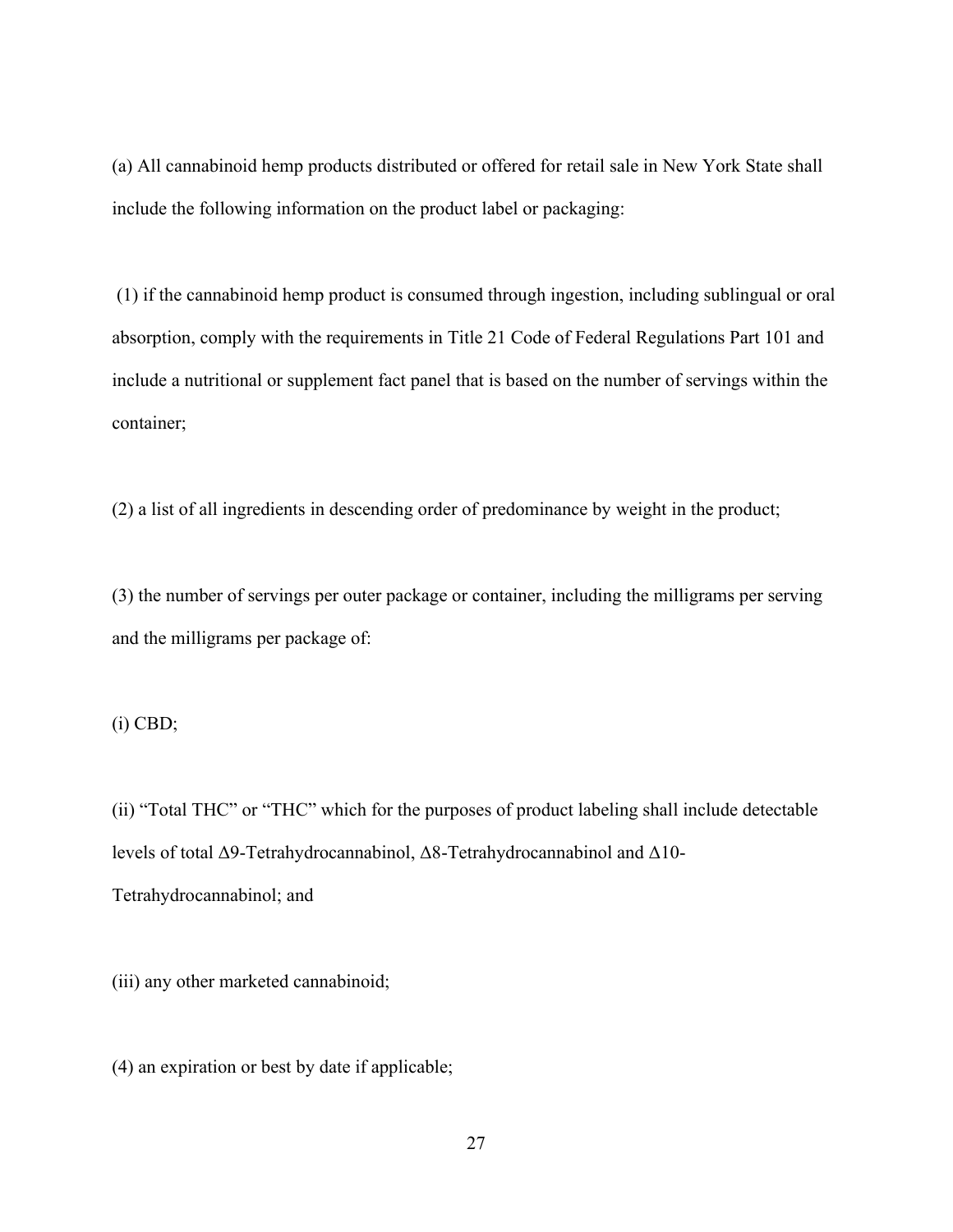(5) a lot or batch number;

(6) the name of the cannabinoid hemp processor or out of state manufacturer, packer or distributor;

(7) a scannable bar code or QR code linked to a downloadable certificate of analysis, or linked to a website where the certificate of analysis can be downloaded;

(8) the country or (countries) of origin from which hemp used in the product was sourced;

(9) a means for reporting serious adverse events or side effects; and

(10) any other marking, statement or symbol as required by the office in regulation.

(b) No cannabinoid hemp product packaging shall imitate a candy label or use cartoons or other images popularly used to advertise to children or otherwise be marketed to anyone under 18 years of age, or for inhalable cannabinoid hemp products and flower product, to anyone under 21 years of age.

(c) All cannabinoid hemp products shall be packaged in tamper-evident packaging that minimizes oxygen and light exposure to prevent degradation of the product and cannabinoids.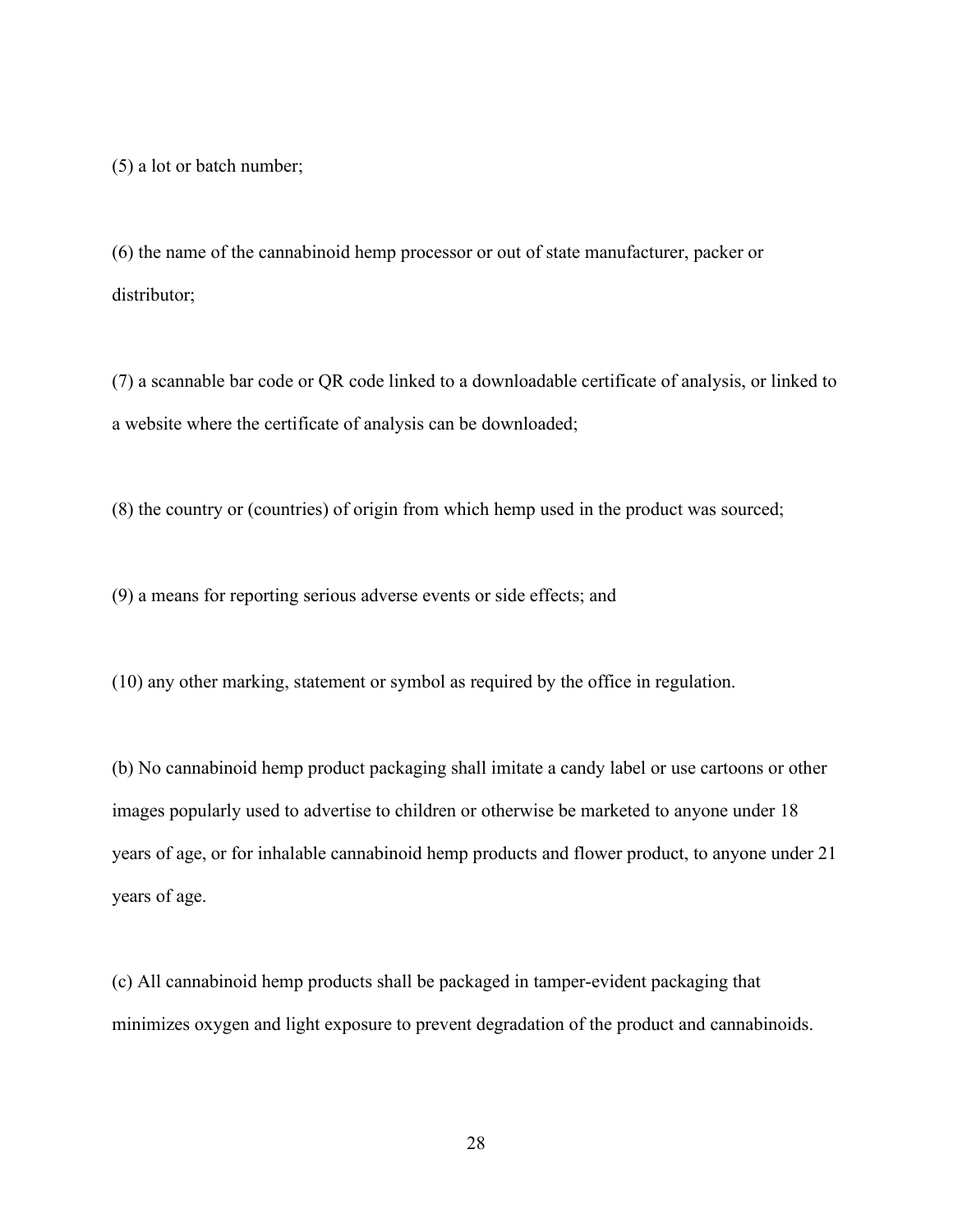(d) All cannabinoid hemp products shall be accompanied by recommended serving and clear usage instructions.

(e) All cannabinoid hemp products claiming to be "isolate," "full spectrum," "broad spectrum," or "distillate" shall comply with the applicable definition contained in this Part.

(f) All cannabinoid hemp products offered for retail sale shall include the following warnings on the product label or packaging, in a manner that is clear and conspicuous:

(1) keep out of the reach of children;

(2) that the product is derived from hemp and may contain THC which could result in a failed drug test. Provided however, this warning may be omitted for cannabinoid hemp products that are: topically applied; made exclusively using an "isolate;" or made from "broad spectrum" hemp extract derived entirely from hemp grown, extracted, and manufactured in New York State;

(3) that the product has not been evaluated by the Food and Drug Administration for safety or efficacy;

(4) those who are pregnant or nursing should consult their healthcare provider before use; and

(5) if the product is an inhalable cannabinoid hemp product, a warning stating that smoking or vaporizing is hazardous to your health.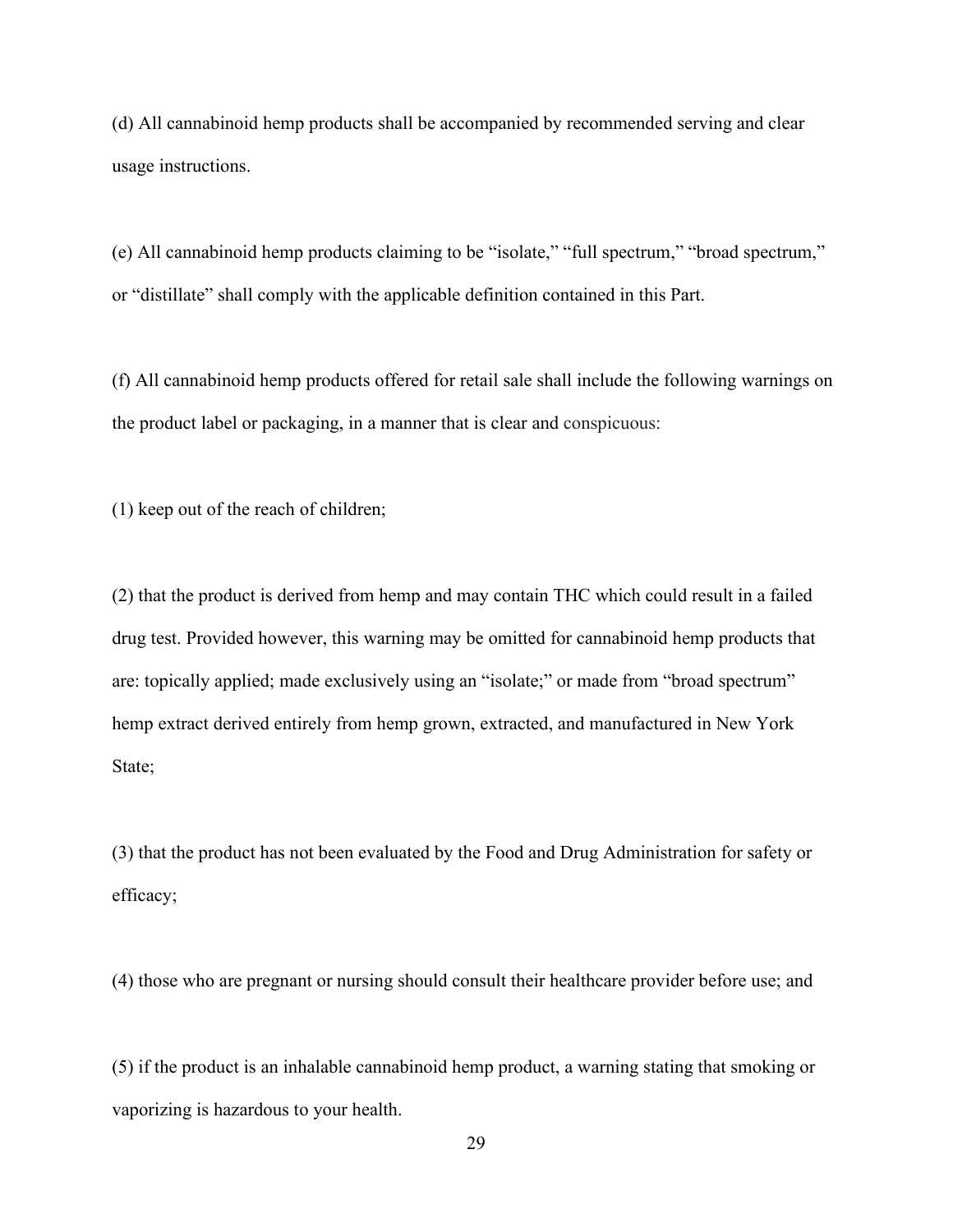(g) No information required to be listed on cannabinoid hemp product labeling or packaging in accordance with this section shall be smaller than 4.5-point font, and the information required by subparagraphs  $(a)(3)(i)$  through (iii) and paragraph  $(f)(2)$  of this section shall be bolded and at least one font sized larger than other text required to be listed on the product label.

Section 114.10 Laboratory testing requirements for cannabinoid hemp

(a) For purposes of this Section, the following terms shall have the following meanings:

(1) "Accreditation body" means an impartial non-profit organization that operates in conformance with the International Organization for Standardization (ISO) / International Electrotechnical Commission (IEC) standard 17011 and is a signatory to the International Laboratory Accreditation Cooperation (ILAC) Mutual Recognition Arrangement (MRA) for Testing.

(2) "Scope of accreditation" means a document issued by an accreditation body that attests to the laboratory's competence to carry out specific testing and analysis.

(3) "Testing laboratory" means an independent, third-party laboratory, contracted by a cannabinoid hemp processor to test cannabinoid hemp products.

(b) To be recognized as a testing laboratory for purposes of testing cannabinoid hemp products as required by this Part, a laboratory must either be approved to test medical marijuana pursuant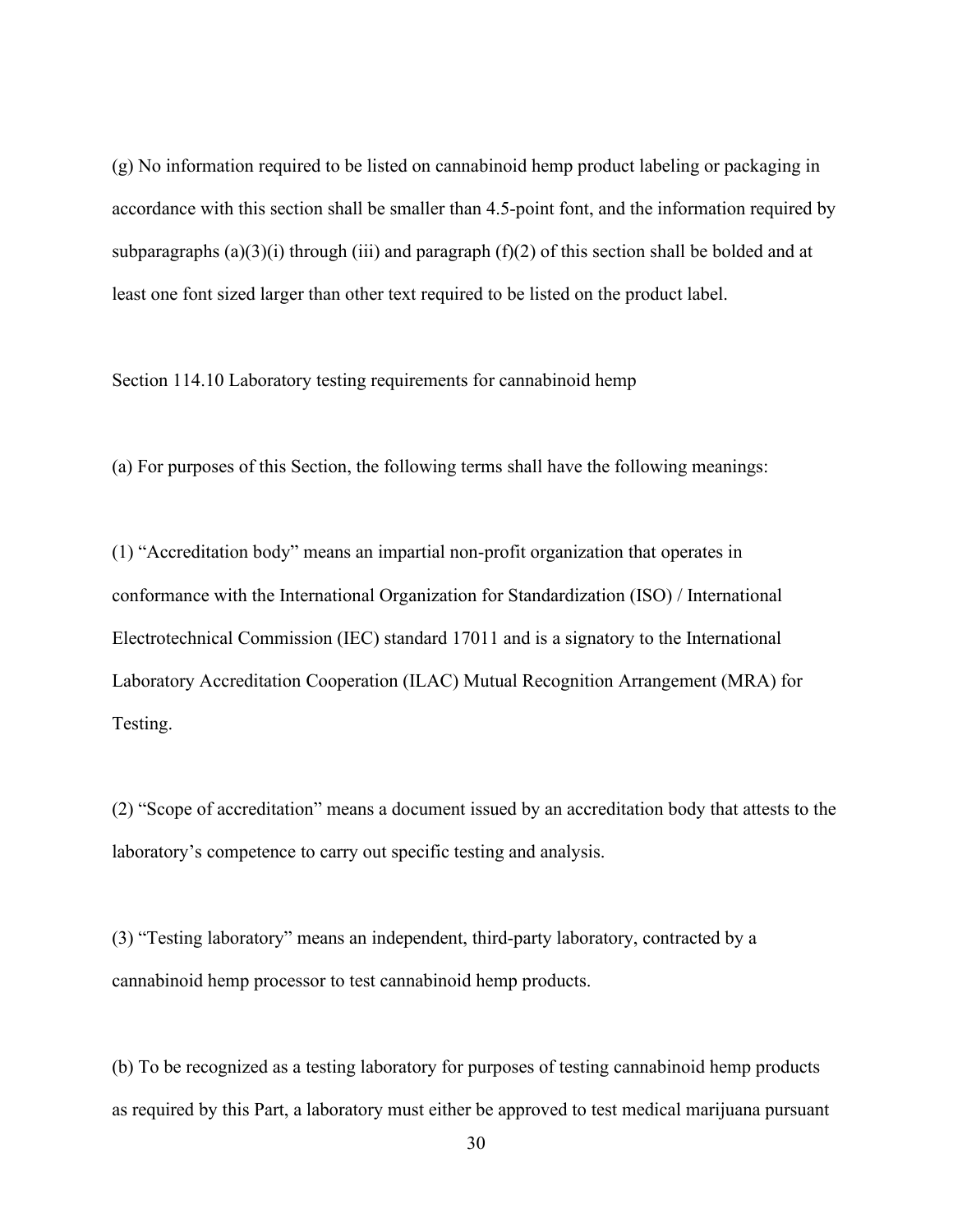to Section 55-2.15 of Title 10 of the Official Compilation of Codes, Rules and Regulations of the State of New York, Article 6 of the Cannabis Law, or meet all of the following minimum requirements:

(1) maintain ISO/IEC 17025 accreditation for the premises and for the testing of one or more of the following:

(i) Cannabinoids;

(ii) Heavy metals;

(iii) Microbial impurities;

(iv) Mycotoxins;

(v) Residual pesticides;

(vi) Residual solvents and processing chemicals; or

(vii) If tested, terpenoids.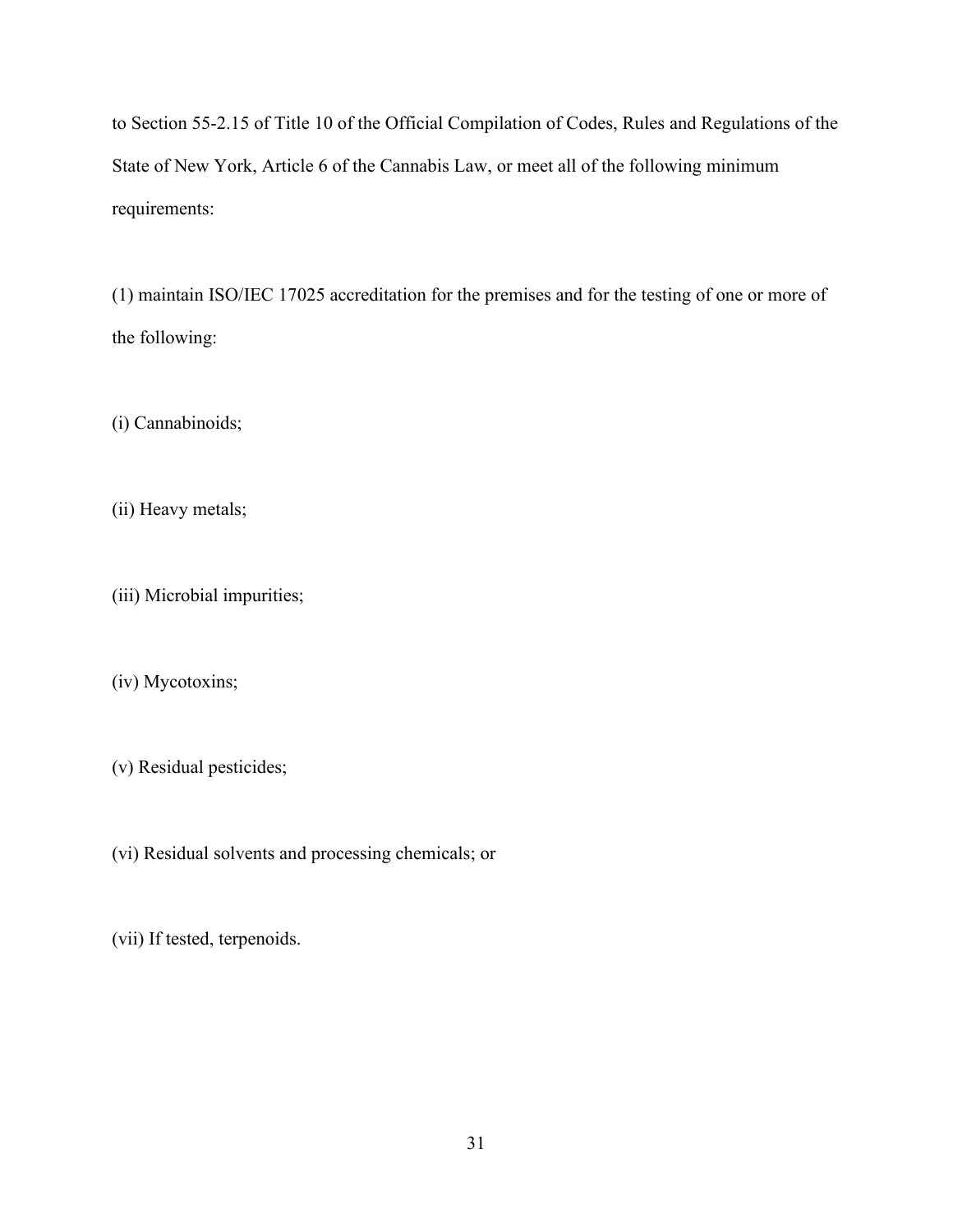(2) maintain a valid scope of accreditation, issued by an accreditation body, that attests to the laboratory's competence to perform testing of one or more analytes listed in subdivision (b)(1) of this section.

(3) maintain method validation reports for all testing performed; and

(4) maintain standard operating procedures for the sampling of cannabinoid hemp products.

(c) Cannabinoid hemp processors shall retain, and make available to the office upon request, all records associated with their testing laboratory's ISO/IEC 17025 accreditation, scope of accreditation, method validation reports and standard operating procedures for the sampling of cannabinoid hemp products, as required by this section.

(d) Cannabinoid hemp products shall be considered adulterated and shall not be sold within New York State, if contaminants are detected at levels greater than provided for by the office in this Part or issued in further guidance.

(e) The office shall have the ability to impose additional testing requirements including but not limited to, testing for additional analytes, setting stricter contaminant limits and mandating the use of specific sampling methodologies per lot or batch manufactured.

(f) Pesticide Limits. The following list of contaminants does not constitute authorization to use or apply any of the following during hemp cultivation or processing. If a pesticide is identified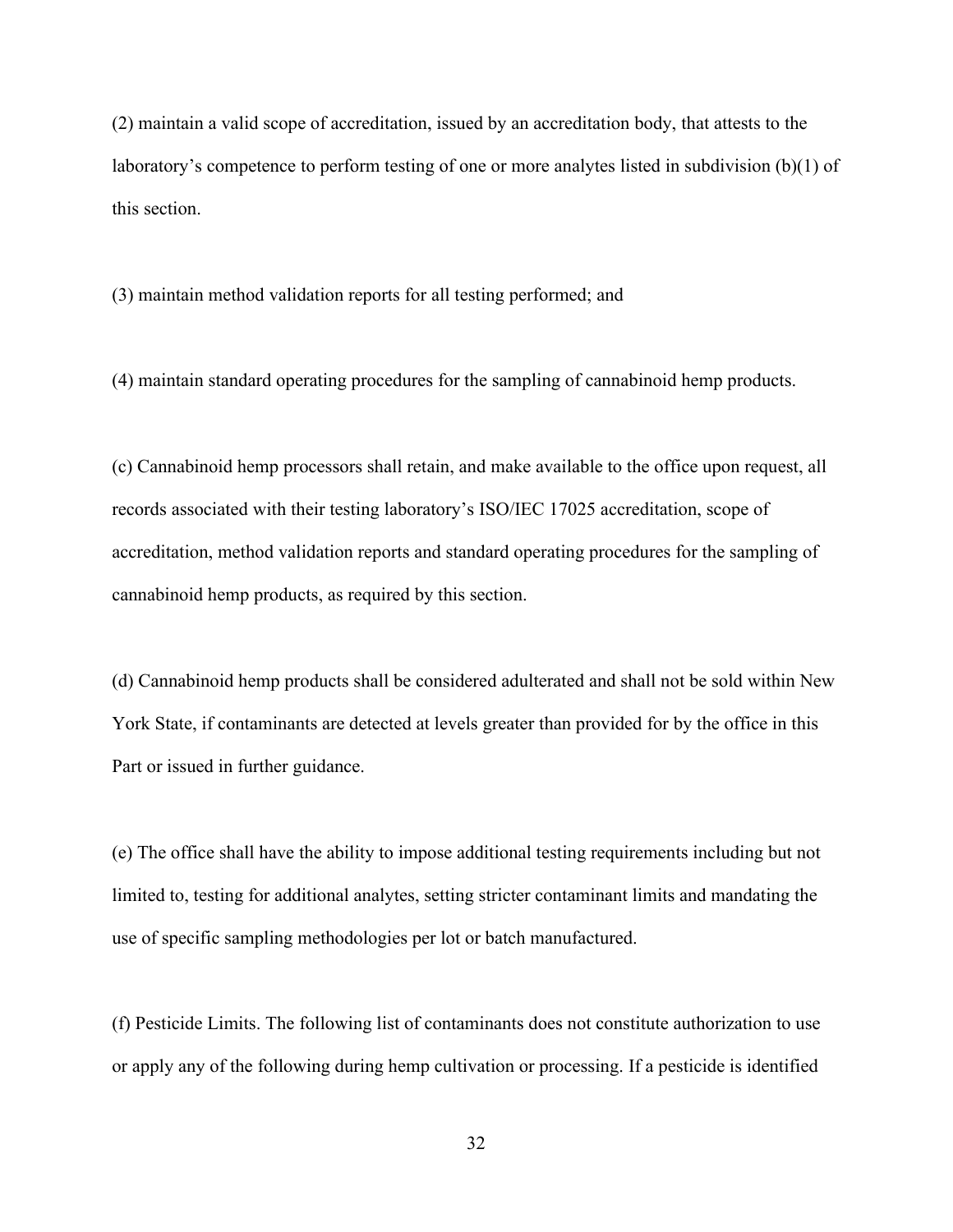that is not listed here, the method limit of quantitation should be considered the maximum residue level for the unlisted pesticide:

- 1. Abamectin, 300 parts per billion.
- 2. Acephate, 3,000 parts per billion.
- 3.Acequinocyl, 2,000 parts per billion.
- 4. Acetamiprid, 3,000 parts per billion.
- 5. Aldicarb, 100 parts per billion.
- 6. Azoxystrobin, 3,000 parts per billion.
- 7. Bifenazate, 3,000 parts per billion.
- 8. Bifenthrin, 500 parts per billion.
- 9. Boscalid, 3,000 parts per billion.
- 10. Captan, 3,000 parts per billion.
- 11. Carbaryl, 500 parts per billion.
- 12. Carbofuran, 100 parts per billion.
- 13. Chlorantraniliprole, 3,000 parts per billion.
- 14. Chlordane, 100 parts per billion.
- 15. Chlorfenapyr, 100 parts per billion.
- 16. Chlormequat chloride, 3,000 parts per billion
- 17. Chlorpyrifos, 100 parts per billion.
- 18. Clofentezine, 500 parts per billion.
- 19. Coumaphos, 100 parts per billion.
- 20. Cyfluthrin, 1,000 parts per billion.
- 21. Cypermethrin, 1,000 parts per billion.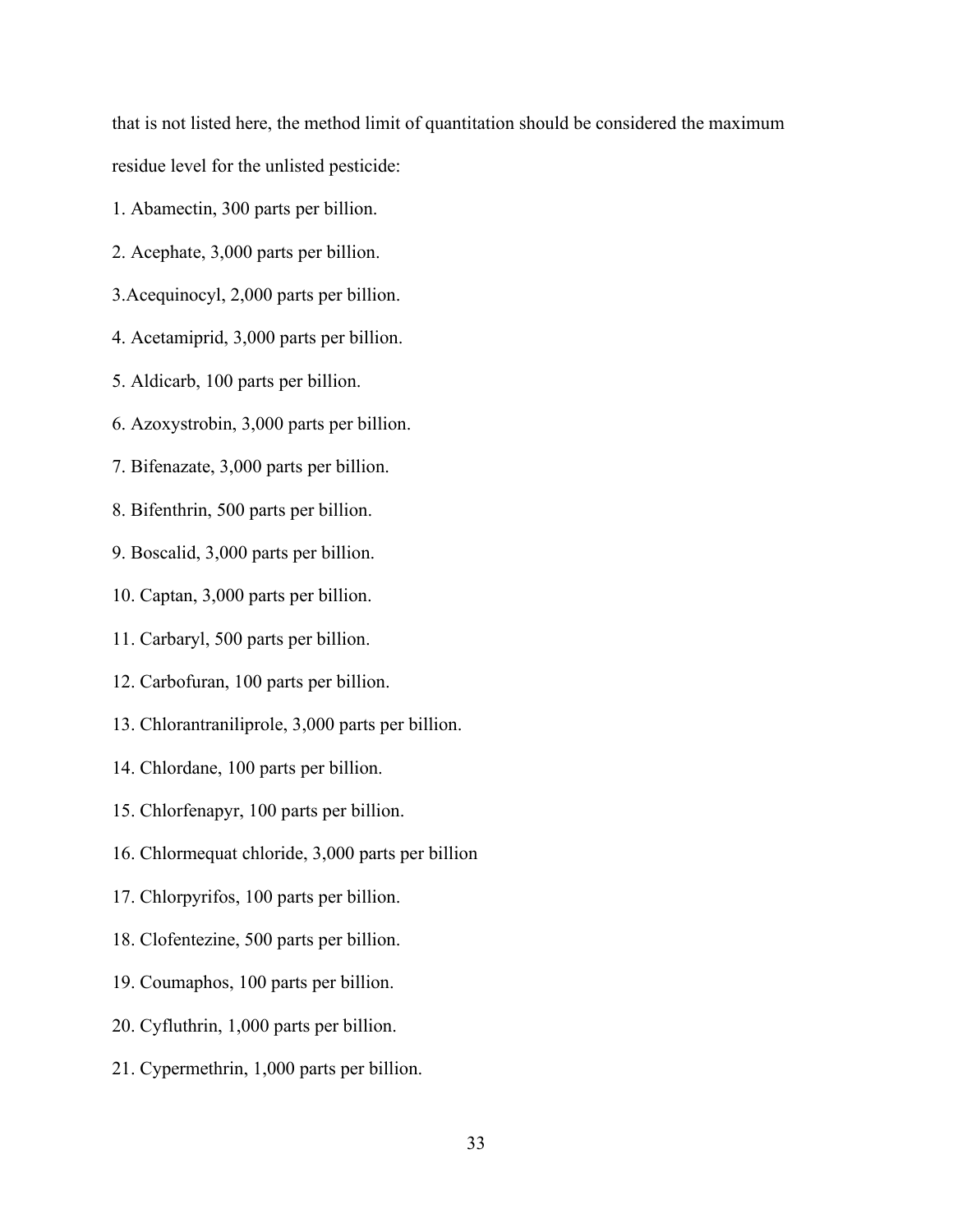- 22. Daminozide, 100 parts per billion.
- 23. DDVP (Dichlorvos), 100 parts per billion.
- 24. Diazinon, 200 parts per billion.
- 25. Dimethoate, 100 parts per billion.
- 26. Dimethomorph, 3,000 parts per billion.
- 27. Ethoprop(hos), 100 parts per billion.
- 28. Etofenprox, 100 parts per billion.
- 29. Etoxazole, 1,500 parts per billion.
- 30. Fenhexamid, 3,000 parts per billion.
- 31. Fenoxycarb, 100 parts per billion.
- 32. Fenpyroximate, 2,000 parts per billion.
- 33. Fipronil, 100 parts per billion.
- 34. Flonicamid, 2,000 parts per billion.
- 35. Fludioxonil, 3,000 parts per billion.
- 36. Hexythiazox, 2,000 parts per billion.
- 37. Imazalil, 100 parts per billion.
- 38. Imidacloprid, 3,000 parts per billion.
- 39. Kresoxim-methyl, 1,000 parts per billion.
- 40. Malathion, 2,000 parts per billion.
- 41. Metalaxyl, 3,000 parts per billion.
- 42. Methiocarb, 100 parts per billion.
- 43. Methomyl, 100 parts per billion.
- 44. Methyl parathion, 100 parts per billion.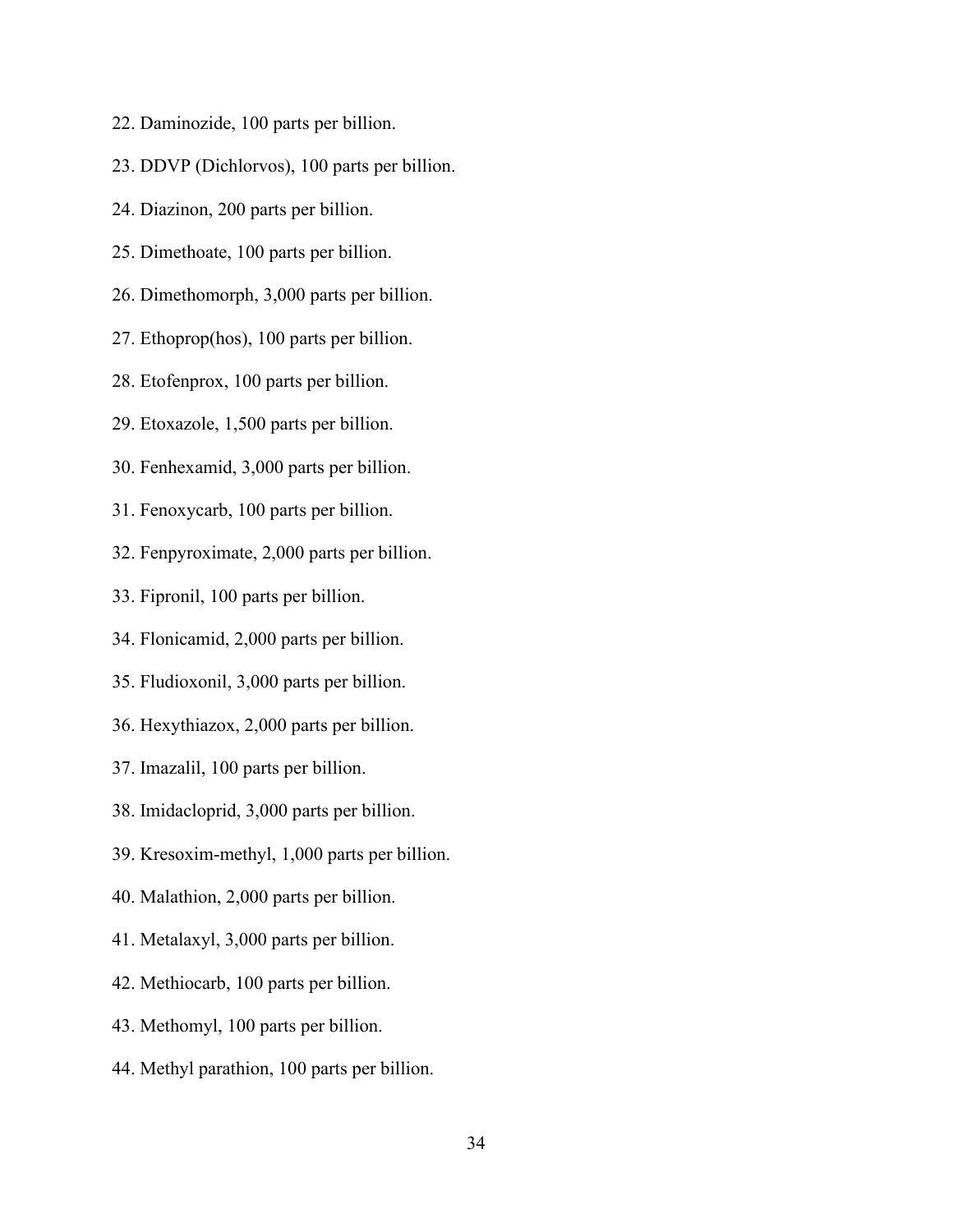- 45. Mevinphos, 100 parts per billion.
- 46. Myclobutanil, 3,000 parts per billion.
- 47. Naled, 500 parts per billion.
- 48. Oxamyl, 500 parts per billion.
- 49. Paclobutrazol, 100 parts per billion.
- 50. Pentachloronitrobenzene, 200 parts per billion.
- 51. Permethrin, 1,000 parts per billion.
- 52. Phosmet, 200 parts per billion.
- 53. Piperonyl butoxide, 3,000 parts per billion.
- 54. Prallethrin, 400 parts per billion.
- 55. Propiconazole, 1,000 parts per billion.
- 56. Propoxur, 100 parts per billion.
- 57. Pyrethrins, 1,000 parts per billion.
- 58. Pyridaben, 3,000 parts per billion.
- 59. Spinetoram, 3,000 parts per billion.
- 60. Spinosad A & D, 3,000 parts per billion.
- 61. Spiromesifen, 3,000 parts per billion.
- 62. Spirotetramat, 3,000 parts per billion.
- 63. Spiroxamine, 100 parts per billion.
- 64. Tebuconazole, 1,000 parts per billion.
- 65. Thiacloprid, 100 parts per billion.
- 66. Thiamethoxam, 1,000 parts per billion.
- 67. Trifloxystrobin, 3,000 parts per billion.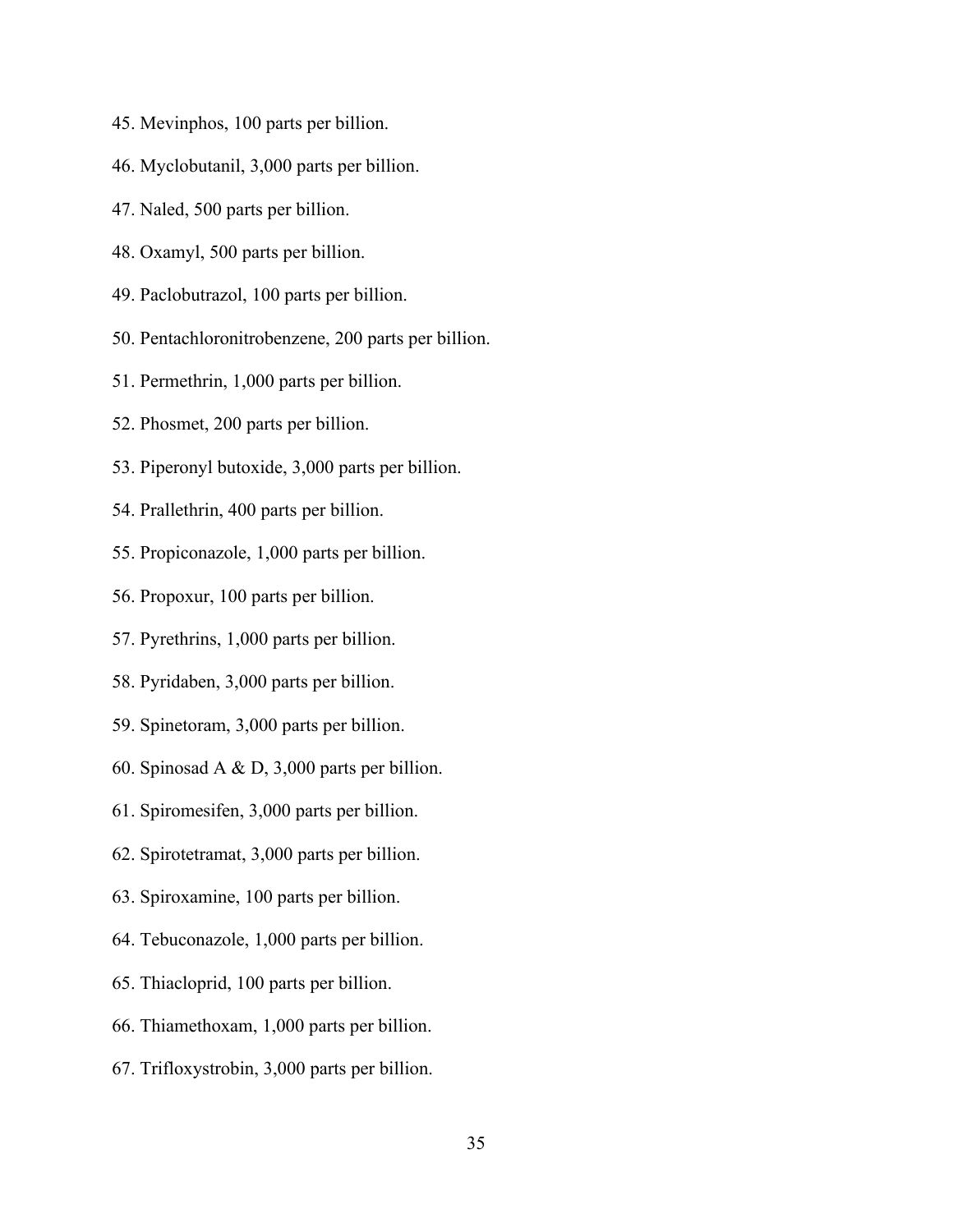- (g) Residual Solvent Limits.
- 1. 1,2-Dichloroethane, 5 parts per million
- 2. 1,1-Dichloroethene, 8 parts per million
- 3. Acetone, 5,000 parts per million
- 4. Acetonitrile, 410 parts per million
- 5. Benzene, 2 parts per million
- 6. Butane, 2,000 parts per million
- 7. Chloroform, 60 parts per million
- 8. Ethanol, 5,000 parts per million
- 9. Ethyl Acetate, 5,000 parts per million
- 10. Ethyl Ether, 5,000 parts per million
- 11. Ethylene Oxide, 5 parts per million
- 12. Heptane, 5,000 parts per million
- 13. Hexane, 290 parts per million
- 14. Isopropyl Alcohol, 5,000 parts per million
- 15. Methanol, 3,000 parts per million
- 16. Methylene Chloride, 600 parts per million
- 17. Pentane, 5,000 parts per million
- 18. Propane, 5,000 parts per million
- 19. Toluene, 890 parts per million
- 20. Trichloroethylene (1,1,2-Trichloroethene), 80 parts per million
- 21. Xylenes, Total (ortho-, meta-, para-), 2170 parts per million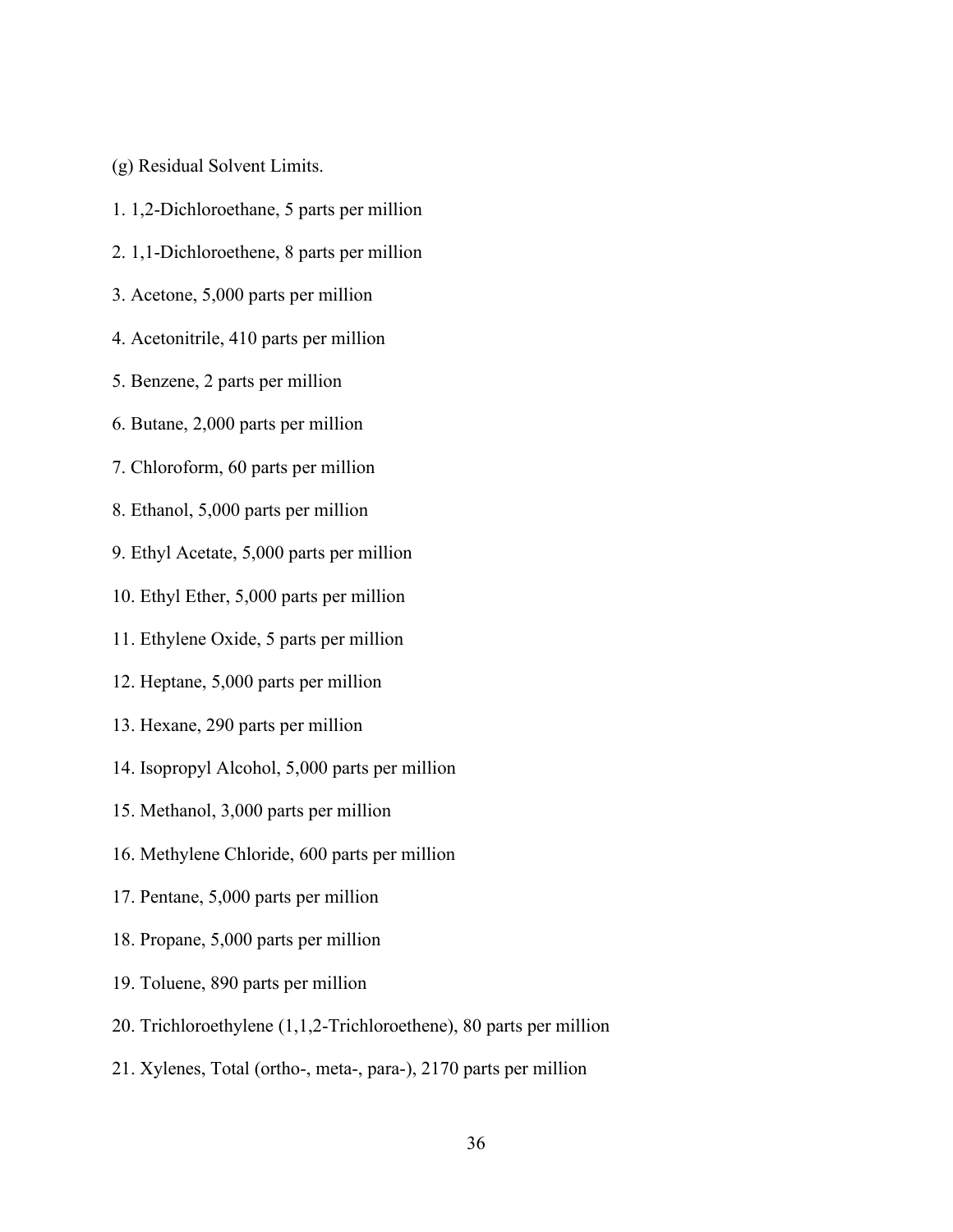(h) Metals Limits.

1. Cadmium, 0.5 micrograms/gram for cannabinoid hemp products intended for ingestion. 0.2 micrograms/gram for cannabinoid hemp products intended for inhalation.

2. Lead, 1.0 micrograms/gram for cannabinoid hemp products intended for ingestion. 0.5 micrograms/gram for cannabinoid hemp products intended for inhalation.

3. Arsenic, 1.5 micrograms/gram for cannabinoid hemp products intended for ingestion. 0.2 micrograms/gram for cannabinoid hemp products intended for inhalation.

4. Mercury, 1.5 micrograms/gram for cannabinoid hemp products intended for ingestion. 0.1 micrograms/gram for cannabinoid hemp products intended for inhalation.

(i) Biological Limits.

1. Shiga toxin-producing Escherichia coli (STEC E. coli) and other pathogenic E. coli, none present detected in 1 gram.

- 2. Salmonella, none present.
- 3. Total plate count for aerobic bacteria, <104 CFUs/gram.
- 4. Total yeast and mold,  $\langle 10^3 \text{ CFUs/gram.} \rangle$

(j) Mycotoxin Limits.

- 1. Total Aflatoxin (B1, B2, G1, G2), 20 parts per billion.
- 2. Ochratoxin A, 20 parts per billion.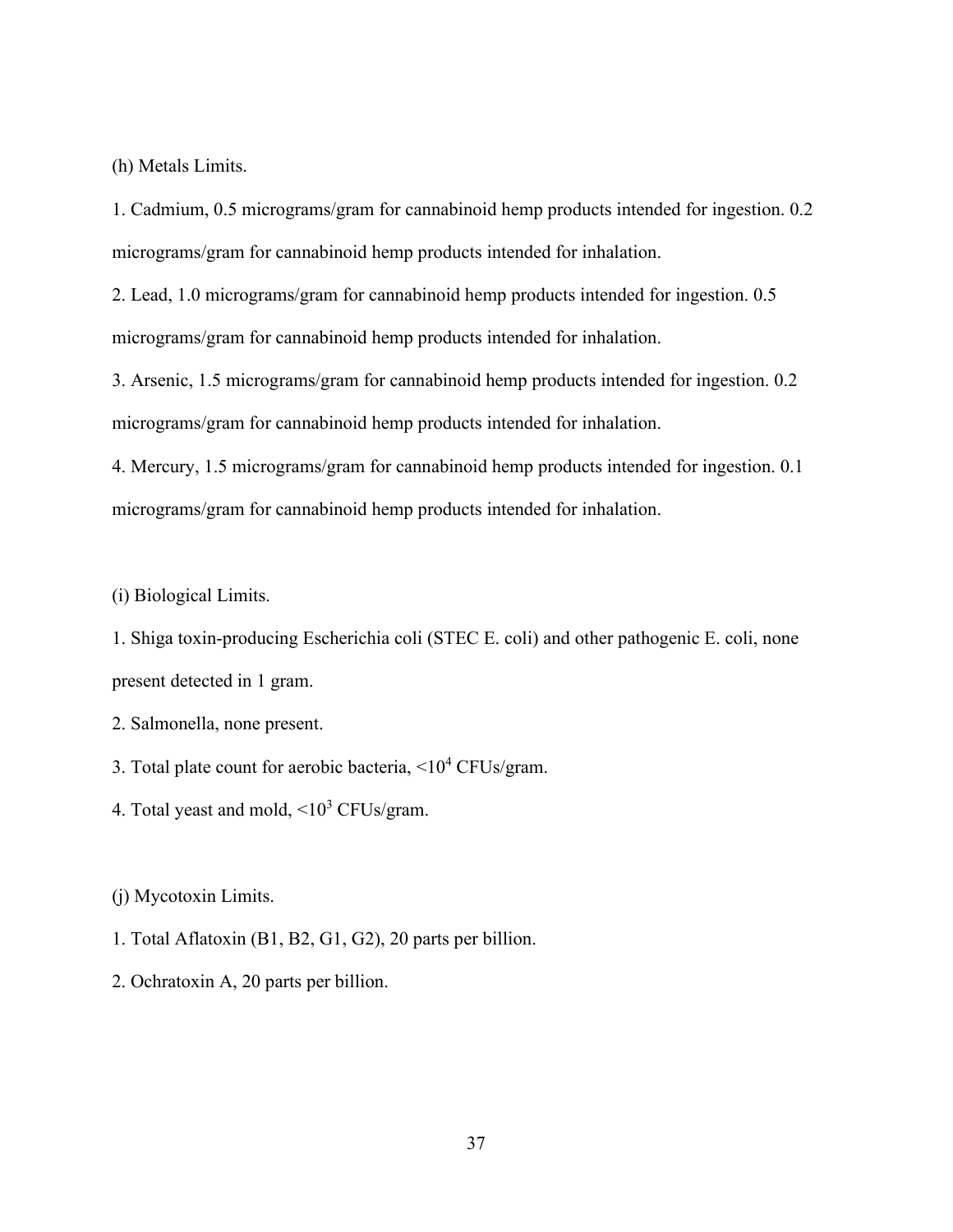(k) Cannabinoid Limits. The total Δ9-Tetrahydrocannabinol concentration for cannabinoid hemp products shall not exceed three-tenths of a percent (0.3%). If a cannabinoid hemp product fails, the processor may elect to re-extract the failing batch to reduce the total  $\Delta$ 9-Tetrahydrocannabinol of the batch to not more than three-tenths of a percent  $(0.3\%)$  total  $\Delta$ 9-Tetrahydrocannabinol. If the re-extracted batch still exceeds the three-tenths of a percent (0.3%) total Δ9-Tetrahydrocannabinol the processor shall destroy the batch in compliance with subdivision (d) of section 114.7 of this Part.

(l) If a cannabinoid hemp product is found to contain levels of any pathogen, toxicant, residual solvent, metal, or pesticide not enumerated in this section or by New York State law, then the product shall not be sold in New York State.

Section 114.11 Requirements for cannabinoid hemp retailers

(a) Cannabinoid hemp retailers shall only sell cannabinoid hemp products manufactured, packaged, labeled and tested in accordance with this Part.

(b) Cannabinoid hemp retailers shall not offer or sell any cannabinoid hemp product clearly labeled or advertised for the purpose of smoking, or in the form of a cigarette, cigar, or pre-roll, or packaged or combined with other items designed to facilitate smoking such as rolling papers or pipes. Retailers shall have sufficient safeguards in place to verify that an individual presenting or submitting proof of age for an inhalable cannabinoid hemp product or flower product matches the identification and is 21 years of age or older.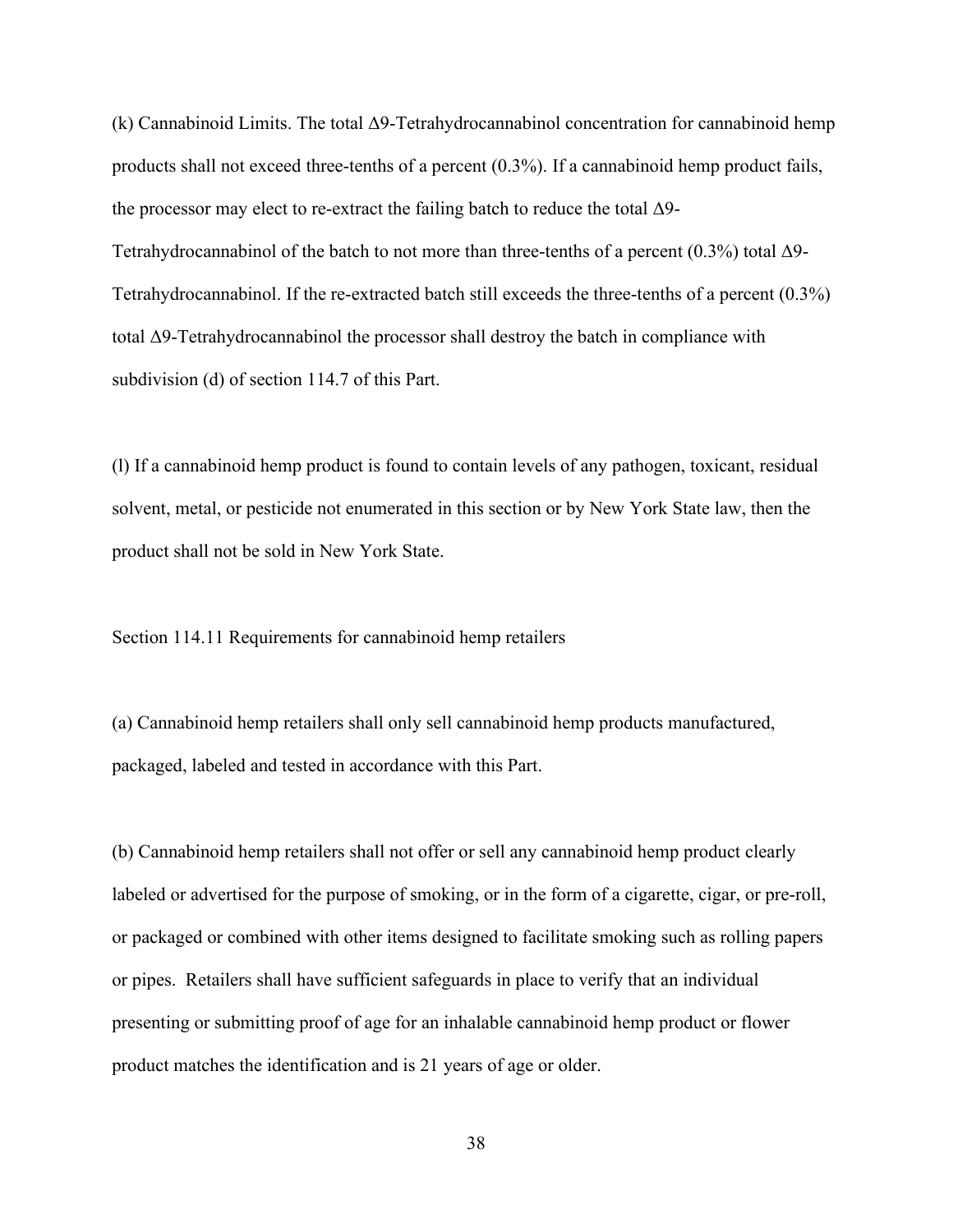(c) Cannabinoid hemp retailers shall post, visible to consumers, any and all signs or posted placards required by the office, including posting of the cannabinoid hemp retail license issued by the office, in a conspicuous location on the premises of each retail location.

(d) Cannabinoid hemp products shall be displayed in a manner that distinguishes them from noncannabinoid hemp products, to aide consumers in locating cannabinoid hemp products and avoid accidental purchase or consumption.

(e) Cannabinoid hemp retailers shall maintain sufficient records of where cannabinoid hemp products were purchased from for the license period, including the name of the cannabinoid hemp processor if applicable, and the wholesaler or permitted distributor if applicable.

(f) The office may inspect any retail location offering cannabinoid hemp products. This inspection may include taking samples of cannabinoid hemp products to ensure compliance with all the requirements of this Part.

Section 114.12 Advertising requirements

(a) An advertisement for a cannabinoid hemp product, cannabinoid hemp processor or cannabinoid hemp retailer shall not:

(i) make any false or misleading claims or statements;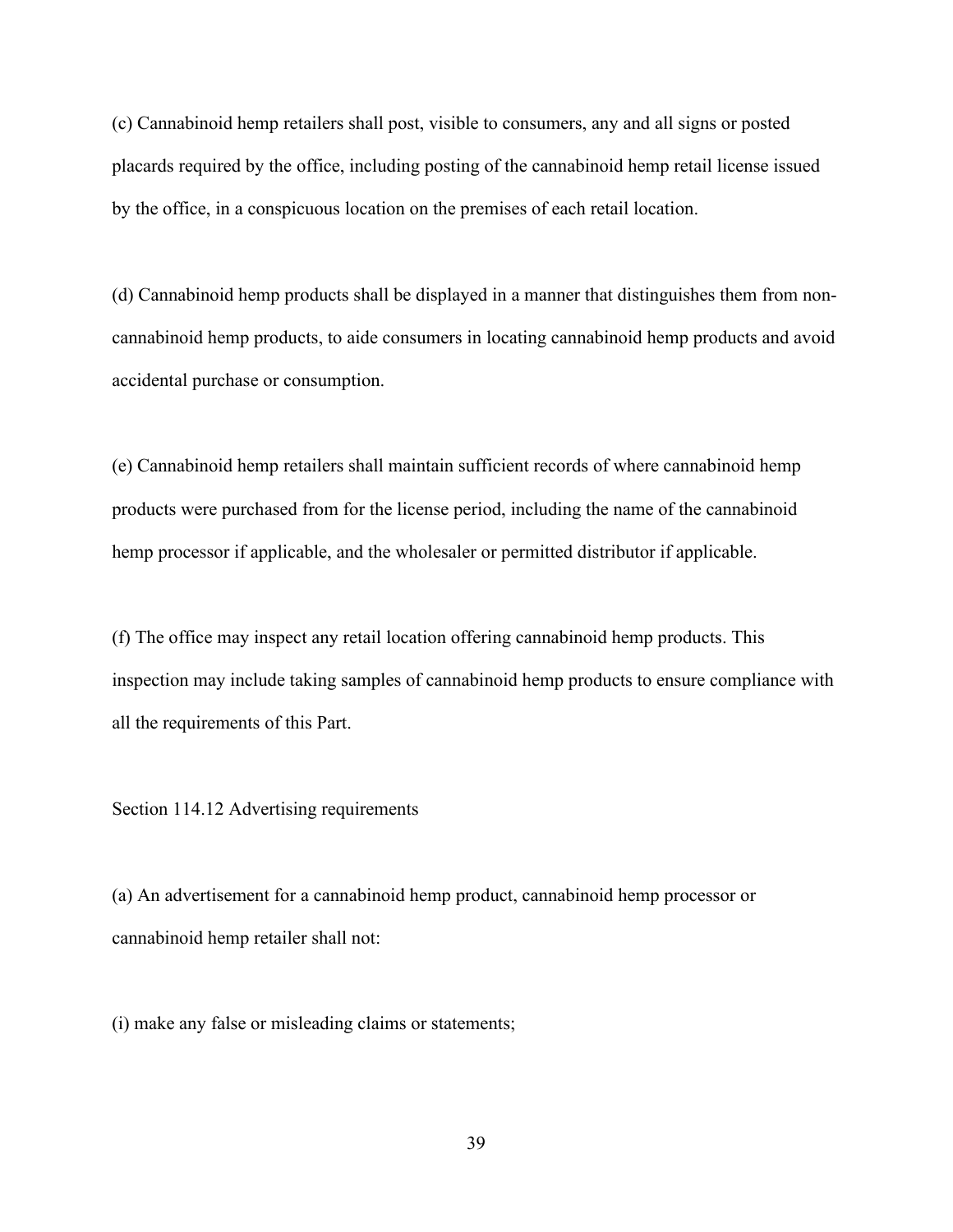(ii) contain claims that cannabinoid hemp or a cannabinoid hemp product can, or is intended to, diagnose, cure, mitigate, treat, or prevent disease;

(iii) lead a reasonable person to believe that a cannabinoid hemp product is cannabis, marihuana, medical cannabis, or medical marihuana, or that a licensee is authorized to sell or dispense cannabis, marihuana, medical cannabis, or medical marihuana, as those terms are defined in Section 3 of the Cannabis Law and Article 33 of the Public Health Law;

(iv) have the purpose or effect of targeting or appealing to anyone under 21 years of age for inhalable cannabinoid hemp products or flower product. The use of images of children or minors consuming the product and the use of words, a design or brand that resembles a product that is commonly associated with children or minors or marketed to children or minors, is prohibited.

Section 114.13 New York Hemp Product

(a) A New York Hemp Product is a cannabinoid hemp product exclusively grown in New York State and processed in New York State by processors that are licensed under this Part and that demonstrate compliance with all requirements enumerated by the office;

(b) The office may establish standards and requirements above and beyond those established in this Part and use such standards and requirements to certify products as New York Hemp Product.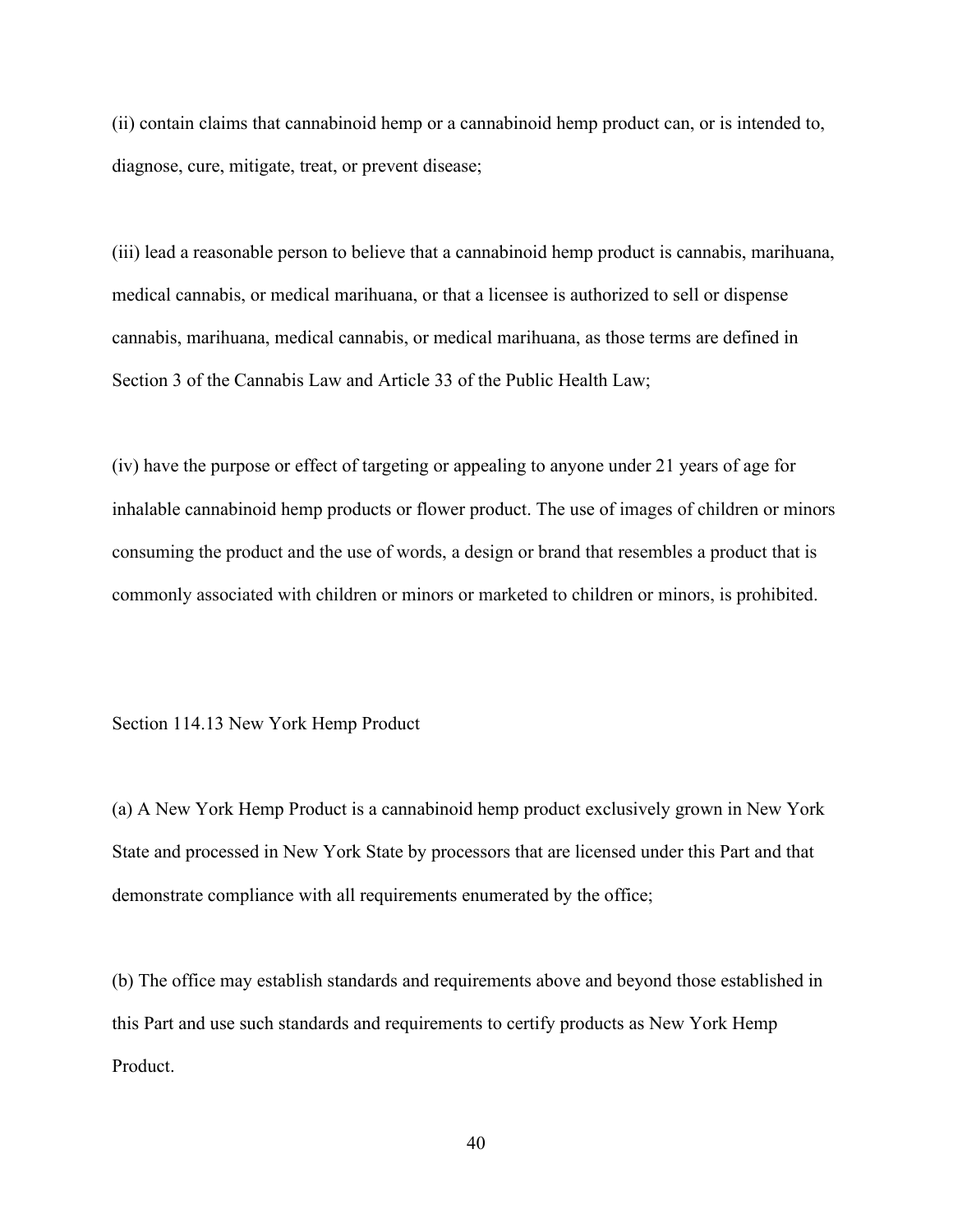(c) The office may revoke a cannabinoid hemp product's status as certified New York Hemp Product, without a hearing, if it has reason to believe that such product no longer meets one or more of the standards or requirements established by the office.

(d) No cannabinoid hemp product sold in New York state may use the term "New York Hemp Product" or hold itself out as being New York Hemp Product, or approved or certified by the office in any way, unless such product has been certified by the office pursuant to this section, in which case the cannabinoid hemp processor and cannabinoid hemp retailer may portray such product(s) as being certified New York Hemp Product. A violation of this subdivision constitutes grounds for suspension or revocation of a license.

Section 114.14 General prohibitions

(a) No licensee shall engage in any activity relating to the processing, packaging, labeling manufacturing, extracting, distributing, selling or laboratory testing of cannabinoid hemp extract or cannabinoid hemp that does not comply with the requirements of Article 5 of the Cannabis Law and this Part.

(b) No person shall extract hemp extract or manufacture cannabinoid hemp products in New York State unless licensed to engage in such activity by the office or otherwise authorized by the United States food and drug administration.

(c) Hemp extract shall be manufactured into cannabinoid hemp product before being offered for retail sale and shall not be distributed or sold directly to consumers within the state.

41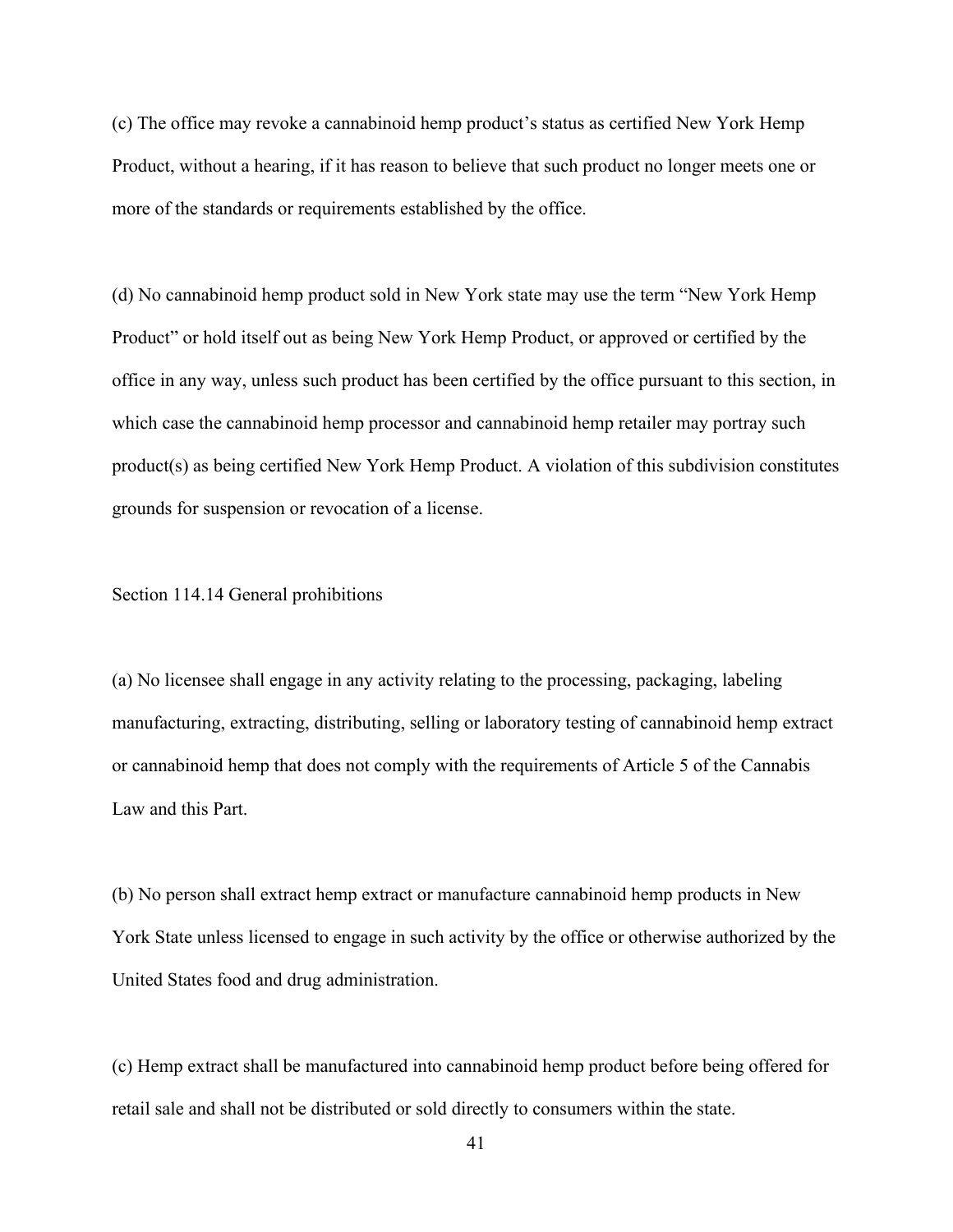(d) No cannabinoid hemp product shall be distributed or offered for retail sale in New York State unless:

(1) it complies with the processing, packaging, labeling and testing requirements pursuant to sections 114.8, 114.9 and 114.10 of this Part; and

(2) is sold by a cannabinoid hemp retailer licensed under this Part;

(e) No person shall transport hemp extract within the state, unless:

(1) it is in a fully enclosed vehicle or container; and

(2) accompanied by a manifest or proof of ownership, documenting the name, physical address, lot or batch number, certificate of analysis and license number of the originating licensed cultivator or processor, and the name and physical address of the recipient of the delivery when transporting between non-adjoining facilities. When hemp extract is being transported to a laboratory for testing, a certificate of analysis is not required to accompany the shipment.

(f) Hemp extract shall not be shipped or transported into New York State unless:

(1) it is in a fully enclosed vehicle or container;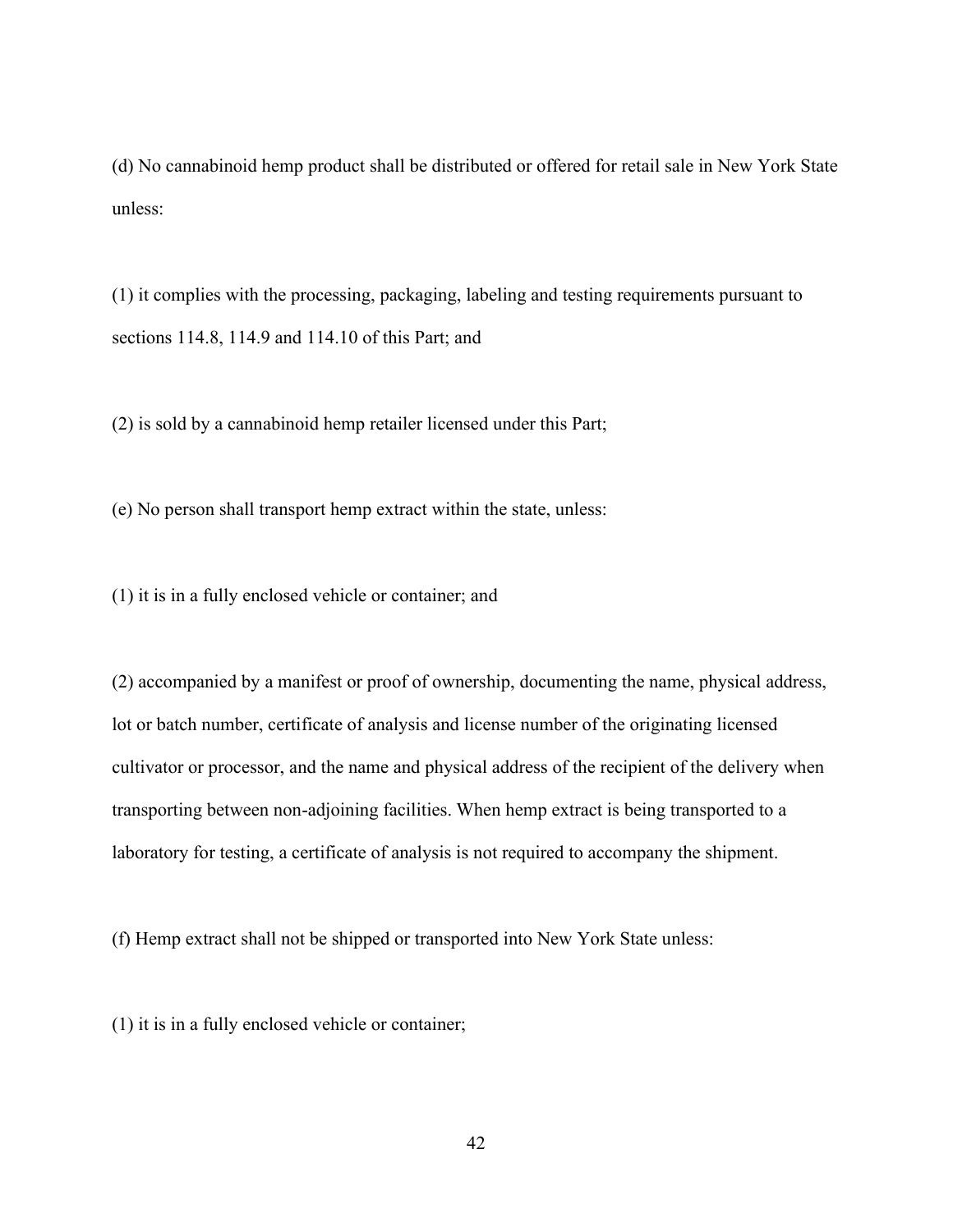(2) accompanied by proof of origin with a hemp cultivation or processor license number, or equivalent, from the jurisdiction of origin; and

(3) accompanied by a certificate of analysis showing that the hemp extract has a total Δ9- Tetrahydrocannabinol of no more than three tenths of a percent (0.3%).

(g) No person shall distribute cannabinoid hemp products manufactured out of state, to a cannabinoid hemp retailer within New York State, unless permitted pursuant to section 114.18 of this Part.

Section 114.15 Cannabinoid hemp processor prohibitions

(a) No cannabinoid hemp processor may transfer a license issued under this Part without prior written approval of the office.

(b) No cannabinoid hemp processor shall manufacture a cannabinoid hemp product that is a potentially hazardous food, as defined by Section 14-1.31 of Title 10 of the Official Compilation of Codes, Rules and Regulations of the State of New York.

(c) No cannabinoid hemp processor may conduct final product testing for the licensee's own products to meet the testing requirements of Section 114.10 of this Part. Nothing in this Part prohibits a cannabinoid hemp processor from performing internal testing for research and product development or for quality assurance prior to final product testing by a third-party laboratory.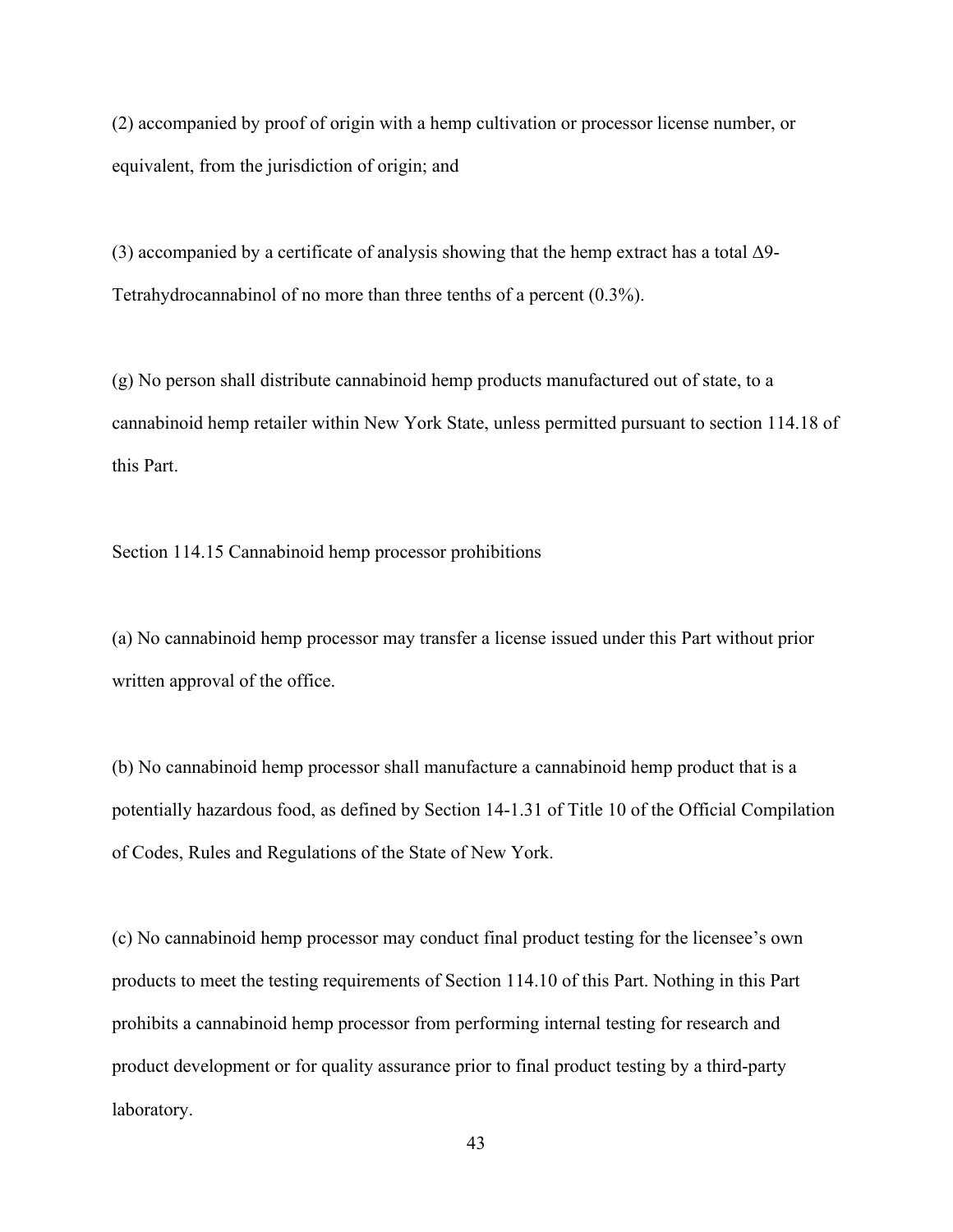(d) No cannabinoid hemp processor may sell cannabinoid hemp products to consumers for final retail sale without first obtaining a cannabinoid hemp retail license.

(e) No cannabinoid hemp processor shall sell hemp extract to anyone in New York State, unless such person is licensed as a cannabinoid hemp processor under this Part, registered as a registered organization under Section 3365 of the Public Health Law or Article 3 of the Cannabis Law.

Section 114.16 Cannabinoid hemp retailer prohibitions

(a) No cannabinoid hemp retailer shall offer or sell cannabinoid hemp products in the form of an inhalable cannabinoid hemp product or flower product to anyone under 21 years of age.

(b) No cannabinoid hemp retailer shall sell a cannabinoid hemp product that is a potentially hazardous food, as defined by Section 14-1.31 of Title 10 of the Official Compilation of Codes, Rules and Regulations of the State of New York.

(c) Cannabinoid hemp retailers shall only offer and sell cannabinoid hemp products that meet all of the standards and requirements of Sections 114.8, 114.9 and 114.10 of this Part.

(d) Cannabinoid hemp retailers shall not offer or sell any cannabinoid hemp product to be added to food or other consumable products at the point of sale.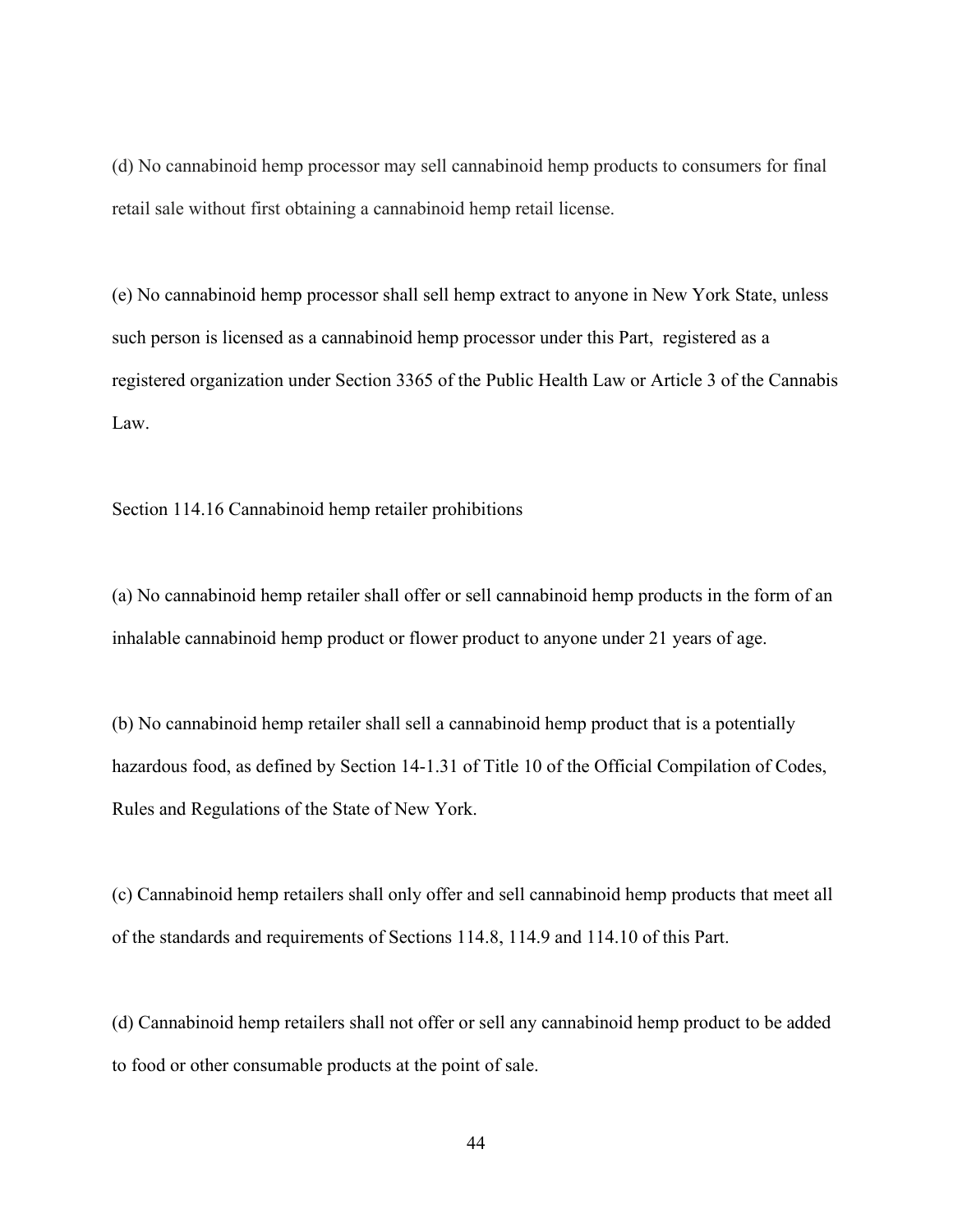Section 114.17 Penalties

(a) Licensees under this Part shall comply with all applicable laws, rules and regulations as it relates to such licensure.

(b) Failure to comply with a requirement of Article 5 of the Cannabis Law or this Part may be punishable by a civil penalty, as follows:

(i) a fine of up to \$1,000 for a first violation;

(ii) a fine up to \$5,000 for a second violation within three-years; or

(iii) a fine up to \$10,000 for a third violation and each subsequent violation thereafter, within a three-year period.

(c) Where a licensee willfully violates, refuses or neglects to comply with one or more sections of this Part, the office may limit, suspend, revoke or annul a license after providing notice and an opportunity for a hearing to the licensee. However, a license may be temporarily limited, suspended, revoked or annulled without a hearing for a period not to exceed 30-days, upon notice to the licensee, following a finding by the office that the public health, safety or welfare is in imminent danger.

45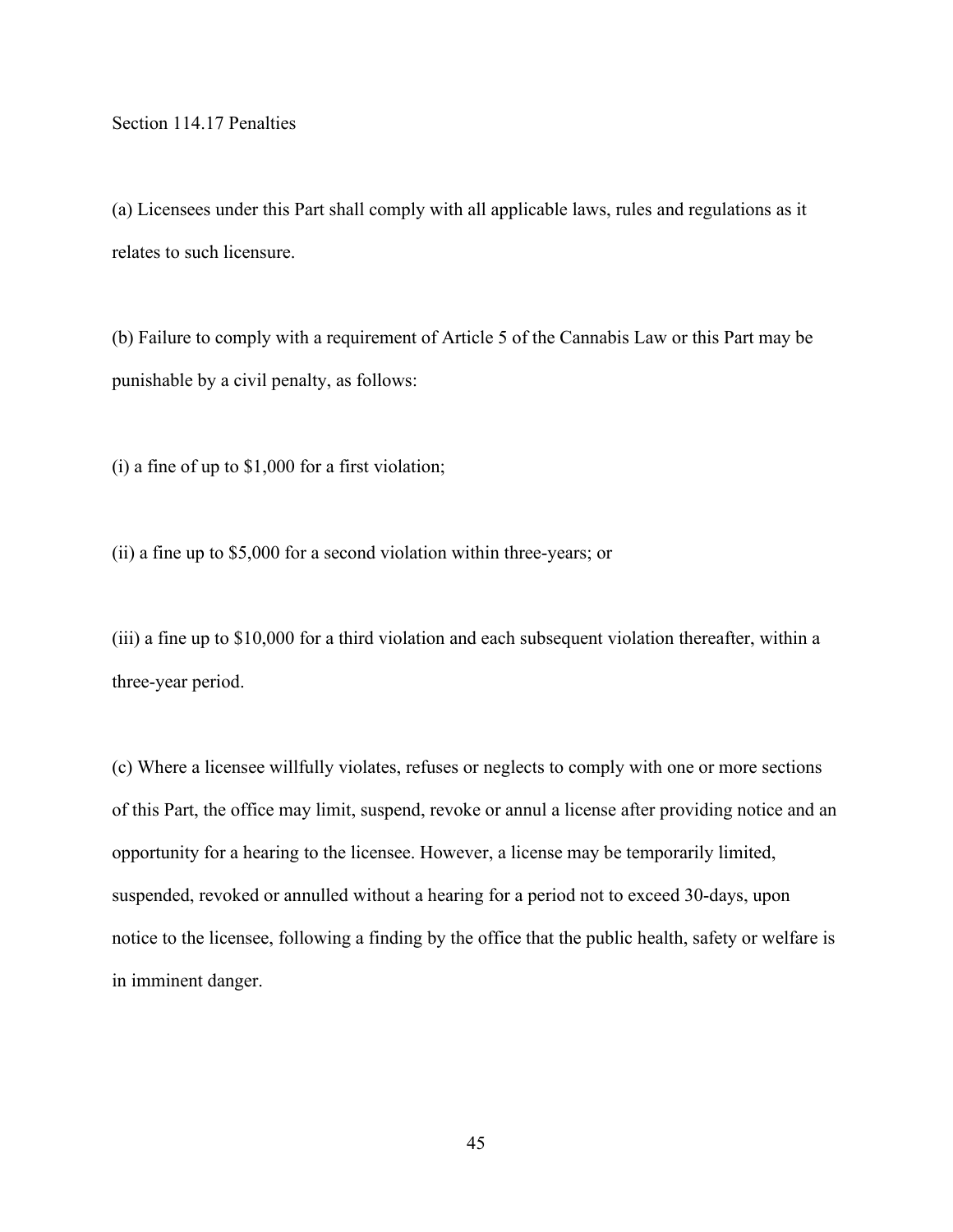(d) A licensee who negligently violates this Part three times in a five-year period shall be ineligible to process or sell cannabinoid hemp for a period of five years beginning on the date of the third violation. The office, for good cause shown, may choose to impose a lesser penalty.

Section 114.18 Cannabinoid hemp permits

(a) The office may issue cannabinoid permits expressly authorizing a permittee to conduct one or more of the following activities:

(1) distribute cannabinoid hemp products manufactured out of state, to cannabinoid hemp retailers within New York State;

(2) deliver cannabinoid hemp products from a cannabinoid hemp retailer to consumers;

(3) sell at retail cannabinoid hemp products for a limited duration;

(4) continue operations for persons holding a valid CBD processor research partnership agreement with the New York State Department of Agriculture and Markets pursuant to Article 29-A of the New York State Agriculture and Markets Law;

(5) any other activity as determined by the Cannabis Control Board.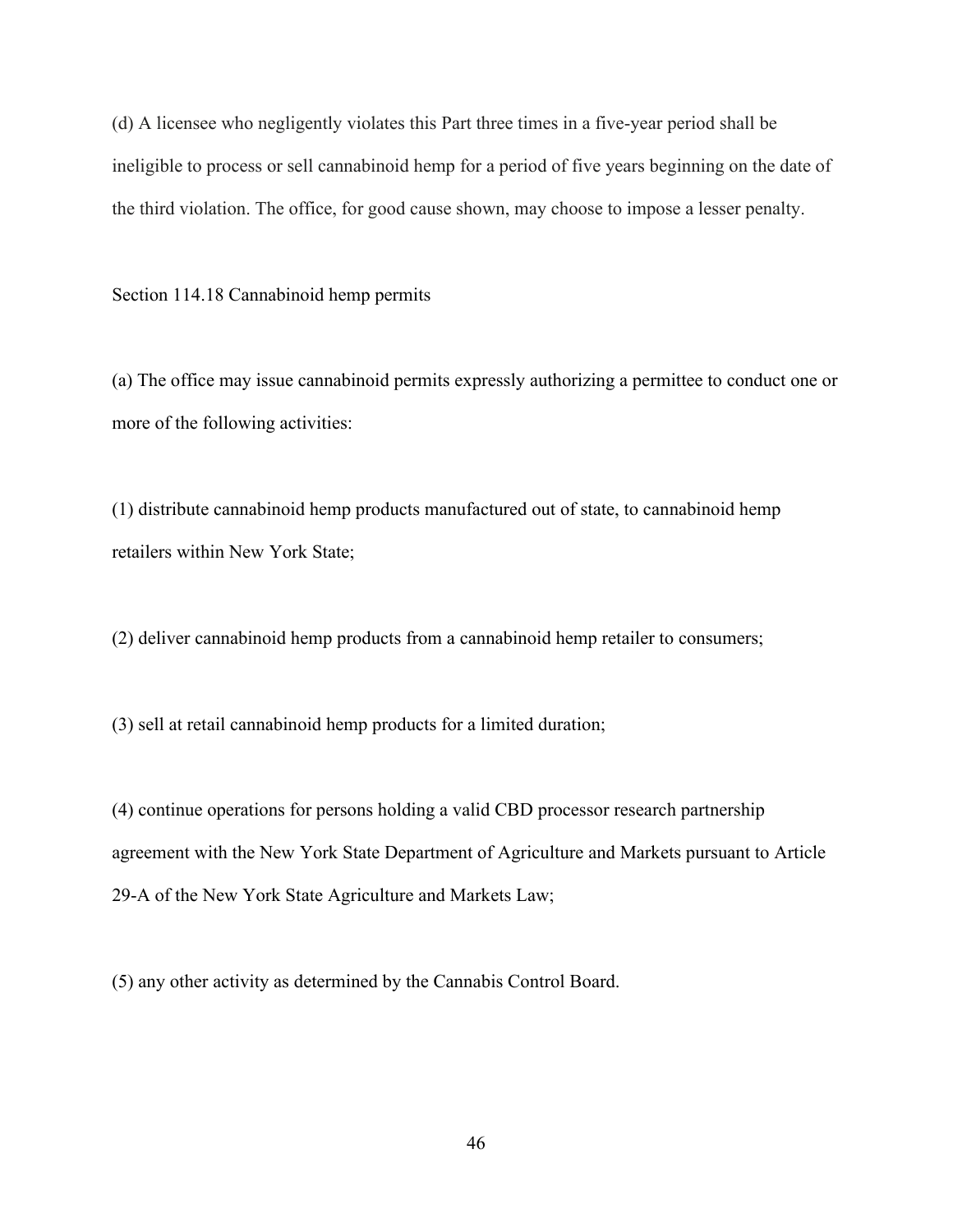(b) Applicants for a cannabinoid hemp permit must apply on a form prescribed by the office and submit a \$100 application fee and permit fee as may be set by the office.

(c) Permits issued pursuant to this section shall be valid for one year from the date of issuance, unless the office prescribes a shorter time period for expiration.

## Section 114.19 Severability.

The provisions of this Part are severable. If any provision of this Part is found to be invalid, or if any application of this Part to any person or circumstance is found to be invalid, the invalidity shall not affect any other provisions or applications which can be given effect without the invalid provision or application.

Section 114.20 Incorporation by reference.

The provisions of the Code of Federal Regulations which have been incorporated by reference in this Subpart have been filed in the Office of the Secretary of State of the State of New York, the publication so filed being the booklet entitled: Code of Federal Regulations, Title 21, Parts 101, 111, and 117, revised as of April 1, 2012, June 25, 2007, and January 1, 2019 respectively, published by the Office of the Federal Register, National Archives and Records Administration. The regulations incorporated by reference may be examined at the Records Access Office, New York State Office of Cannabis Management, Harriman State Office Building Campus, Albany, New York, 12207 or can be directly obtained from the Superintendent of Documents, US Government Printing Office, Washington, D.C. 20402.